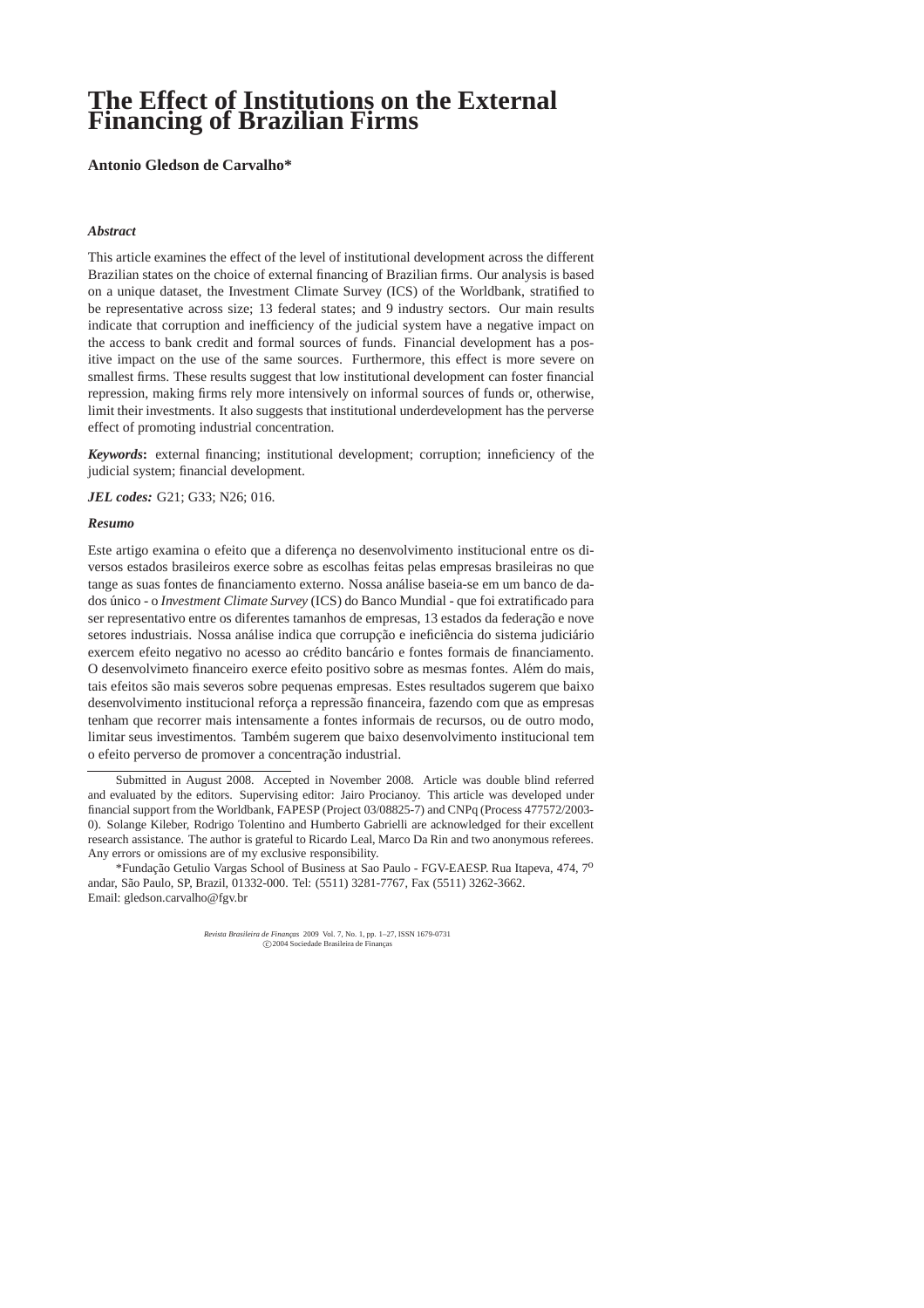*Palavras-chave*: fontes de financiamento; desenvolvimento institucional; corrupcão; ineficiência do sistema judiciário; desenvolvimento financeiro.

# **1. Introduction**

Corporate financing choices are determined by a combination of factors that are related to the characteristics of the firm as well as to its environment. While a large literature focuses on the importance of firm's characteristics, only recently some effort has been dedicated to understand how the environment affects those choices. More recently some studies based on cross-country analysis have been focusing on how institutional environment affect finance (e.g., La Porta et al. (1997, 1998); Demirgüç-Kunt and Maksimovic (1996, 1998, 1999); Booth et al. (2001), Rajan and Zingales (1998), Beck et al. (2008); and Love (2003). However, several factors that are country specific may also affect financing choices, e.g., macroeconomic conditions (Campello (2003) and Levy (2007) and product market competition (Levy, 2007). This study focuses on how the level of institutional development across the different Brazilian states explains the choice of external<sup>1</sup> financing of Brazilian firms. By using a cross-state approach we eliminate the country specific factors, improving the assessment of the effects of institutional environment.

There is no universal theory explaining corporate choices of financing or capital structure.<sup>2</sup> The competing theories differ in their relative emphasis on the factors that could influence the choices between debt and equity. The main theories are: 1) *capital-structure irrelevance* (Modigliani and Miller, 1958) for which firm value and investment decisions are independent of financing and, consequently the choice between debt and equity is unimportant; 2) *Trade-off theory*: the financing choice results from the balance between the tax advantages of debt (Modigliani and Miller, 1963, Miller, 1977) and the costs of financial distress that arises with indebtedness. The costs of financial distress can be direct or indirect. Direct costs are those incurred during bankruptcy or reorganization. Indirect costs are mostly agency costs arising from the fact that common stock is equivalent to a call option on the firm's assets, with an exercise value equal to the face value of the debt (Black and Scholes, 1973). Due to this option nature of equity, managers can increase the value of the equity at the expenses of the debtholders by i) increasing risk by substituting assets (Jensen and Meckling, 1976); ii) contracting new debt and paying the extra money as dividends (this increases the risk of default, occasioning a value reduction of the old debt); iii) cutting back equity-financed capital investments; and iv) concealing problems to mask financial insolvency and postpone liquidation or reorganization (e.g., liquidating assets to generate cash). Other indirect costs of financial distress occur when customers, clients and employees

<sup>&</sup>lt;sup>1</sup>External refers to all sources of financing not generated internally by the firm.

<sup>&</sup>lt;sup>2</sup>The number of contributions in this area is so large that any literature review always bears the risk of omitting important contributions. In view of this, we will list the main theories and their key articles. There are also several ways in which one could organize this literature. In this short review, we follow the approach used in Myers (2003).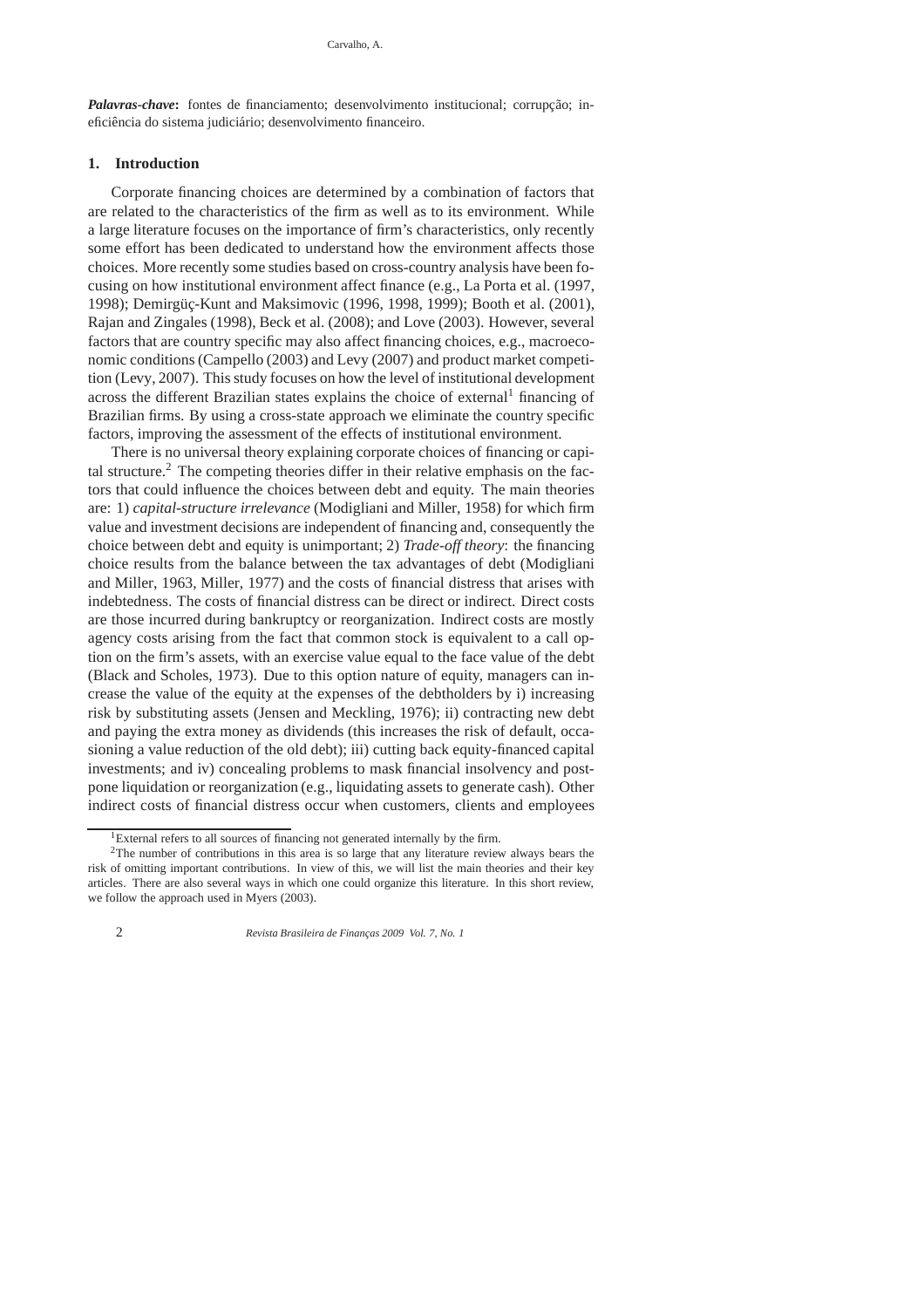bear cost in case the firm terminates; 3) *pecking-order* (Myers, 1984, Myers and Majluf, 1984): postulate that financing choices are consequence of asymmetrical information existing between corporate insiders and outside investors. The desire of managers to protect old stockholders interest may lead the firm to follow a pecking order according to which firms prefer to finance their investments firstly with internal funds, then with debt and, only in last case, with new equity issues; and 4) *Agency theory* (Jensen and Meckling, 1976): when the interest of managers and stockholders are not perfectly aligned, financing decisions have a important effect because they change managers' incentives and their investment and operating decisions. These four approaches are mostly suited to corporations that are public, non-financial firms raising capital from outside investors. When we extend our views to consider less well-established firms, we can list a fifth approach: 5) *financial repression* for which adverse selection and moral hazard can restrict firms in their capacity to obtain equity or debt financing (e.g., Stiglitz and Weiss (1981) and Shleifer and Wolfenzon (2002)).

Overall the theory suggests that imperfections resulting from conflict of interest and informational asymmetries between corporate insiders and investors constrain firms in their ability or desire to access the diverse sources of external financing. The magnitude of these imperfections depends on the level of institutional development. Firms that wish to obtain external funds must be able to commit to controlling opportunistic behavior by corporate insiders. For instance, outside capital suppliers use credit covenants and explicit fiduciary responsibilities to constrain opportunistic behavior by insiders. Institutional shortcomings may restrict corporate insiders' ability to commit to controlling opportunistic behavior. The efficiency of the judicial system and pervasive corruption are directly related to the complexity of contracts that firms can write and their enforcement. Weak judicial system and corruption may restrict financing arrangements to more conventional contracts such as debt vis-à-vis equity finance. This is so because debt provides a higher degree of monitoring ability and enforcement by investors (Smith and Warner, 1979) than an equity claim which provides little protection from expropriation by managers. Also, these institutional weaknesses make firms more likely to use short-term debt because it provides better protection to debt holders than longterm debt. In the limit, pervasive corruption and inefficiency of the judicial system may cause firms to be credit constrained and force them to rely on informal sources of funds. Nonetheless, politically connected firms in a corrupt environment may have better access to external financing.

Institutional development also can have a differentiated effect on small and large firms. For instance, small firms could suffer the most with the lack of financial development because large firms are able to internalize many of the capital allocation functions carried out by the financial system. From another hand, it is also possible that large firms suffer the most (Beck et al., 2005): large firms are most likely to tax the resources of an underdeveloped financial or legal system, since they are more likely than small firms to depend on the long-term financing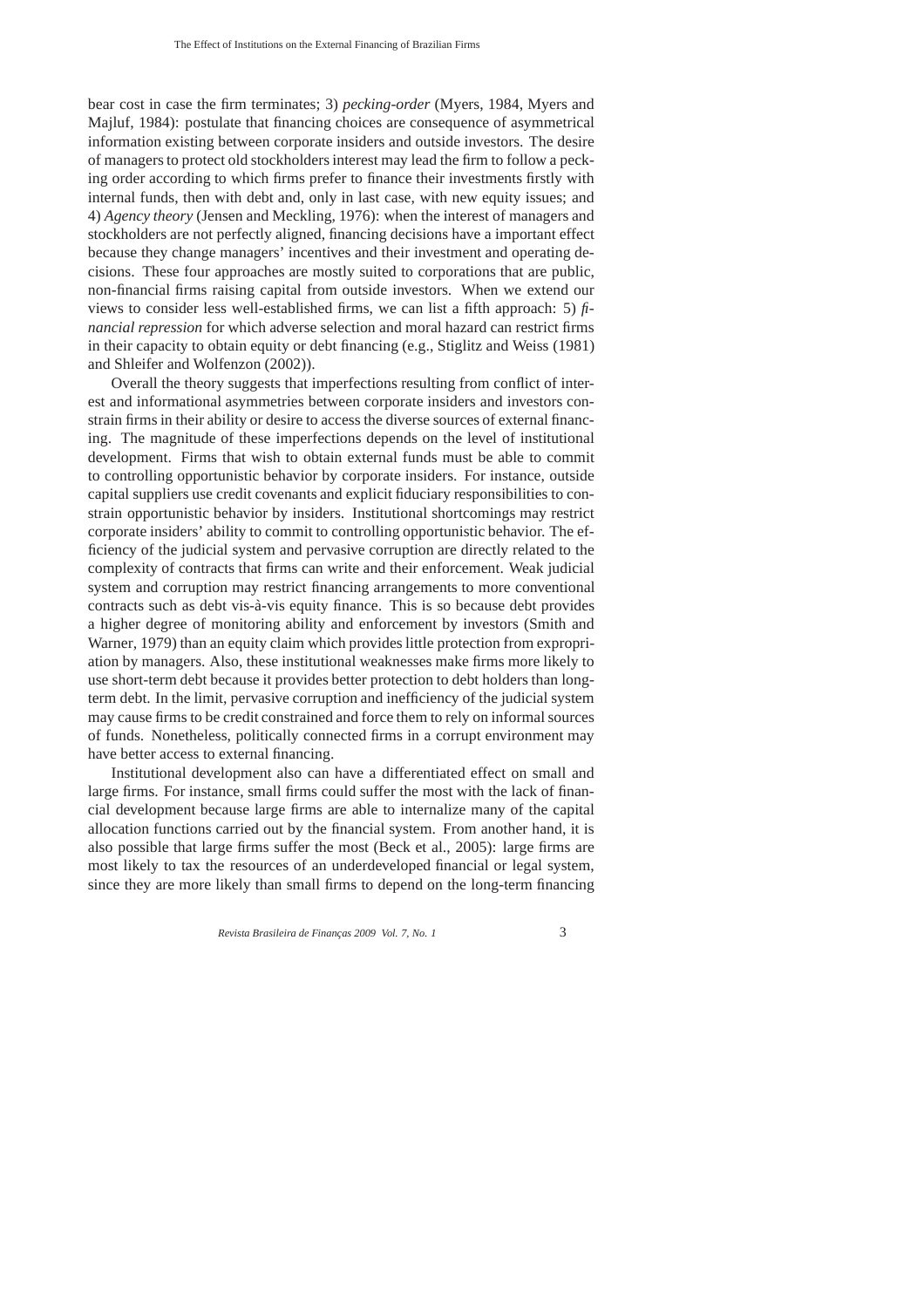and on larger loans. Therefore, it is possible that financial development can disproportionately reduce the effects of institutional obstacles on the largest firms. The access to external capital may depend on corporate insiders committing to control opportunistic behavior. When the judicial system does not work properly, the complexity of the contracts involved in such commitment and their enforcement my render this option unavailable to small firms.

Empirical evidence support the importance of the institutional environment on corporate choices of financing: using cross-country analysis, La Porta et al. (1997, 1998), Demirgüç-Kunt and Maksimovic (1996, 1998, 1999), Booth et al. (2001), Rajan and Zingales (1998), Beck et al. (2008) and Love (2003) present evidence that the country's legal and financial environment influences firm's use of external financing. Beck et al. (2008) point out that empirical results in these papers, while consistent with the corporate finance theory, are based on narrow evidence that does not support generalization. Their main shortcomings are that they 1) compare the largest firms of each country (maybe the least representative); 2) consider only two sources of external funds, debt and equity, not taking into consideration that firms may use other sources; and 3) although investigate access to external capital, they do not model the firm-level self-selection that occurs when accessing a particular source of financing.

Using a dataset composed of a large proportion of small and medium size firms, considering several sources of external financing, and controlling for the firm-level self selection, Beck et al. (2008) find that the proportion of the firms' investments that are funded through external financing does not depend on institutional development. However, in underdeveloped countries, firms are less able to obtain regular, formal debt and equity financing and, therefore, have to rely on other sources of funds (family and friends, governmental investment funds, credit cards, informal money lender, etc.). In turn, the specific form of external financing used is predicted by institutional development. They also find that large firms are more likely to use external financing in more developed financial systems and that firm size is one of the determinants of whether firms access a particular source.

Because of data availability, most studies on corporate choices of financing and capital structure in Brazil are based on publicly traded companies, e.g., Barros and Da Silveira (2007) and Procianoy and Schnorrenberger (2004).<sup>3</sup> However, public companies are not representative of the Brazilian economy: they are mostly large firms, concentrated in some few industrial sectors and their number is too small when compared to the economy size. Research based on large firms can not provide answers about how certain factors distinctively affect small and large firms.

This article investigates the role of institutions and size on the pattern of external financing of Brazilian firms. We follow Beck et al. (2008) methodology by also considering sources of funds other than formal debt and equity finance and modeling the firm-level self-selection that occurs when accessing a particular source

 $3$ See Leal and Da Silva (2007) for a more complete review of this literature.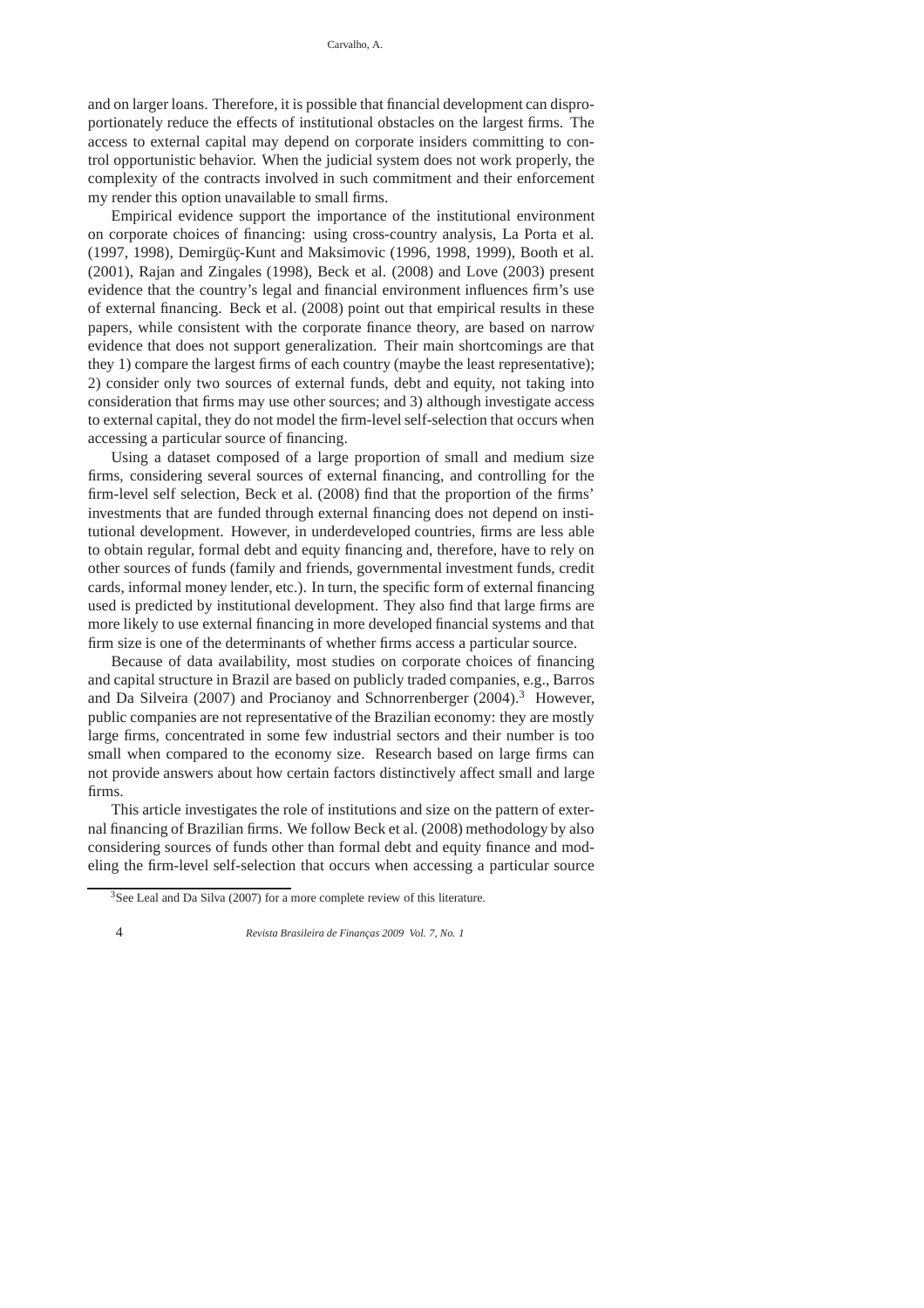of financing. We use a cross-state approach based on the existing variation across Brazilian states in terms of corruption, inefficiency of the judicial system and financial development. Our analysis is based on a unique dataset, the *Investment Climate Survey* (ICS) of the Worldbank. This dataset is representative across size (71.9% of the sample are firms with less than 100 employees); 13 federal states; and 9 industry sectors. Such a rich dataset allow us to more precisely investigate the effect of size on financing patterns.

In the Brazilian context, this article relates to Pinheiro and Cabral (1998) and De Carvalho (2008). Pinheiro and Cabral found that the inefficiency of the judicial system affects the amount of aggregate credit for the Brazilian states. De Carvalho found that 1) shortcomings of institutional development, when measured in terms of corruption and inefficiency of the judicial system have a negative impact on firm growth, 2) Financial development at the states level has a positive effect on growth and 3) that smallest firms are those who suffer the most with corruption and inefficiency of the judicial system and largest firms are the one that profit the most from financial development.

Our main results indicate that corruption and inefficiency of the judicial system have a negative impact on the access to bank credit and formal sources of funds. Financial development has a positive impact on the use of the same sources. When these indexes are interacted with dummies for size, one observes that in terms of corruption and inefficiency of the judicial system, smallest firms suffers the most. These results help to explain those in De Carvalho (2008). The rest of this article is organized as follow: Section 2 presents the data and variables. Section 3 discusses the econometric procedures. Section 4 presents the empirical result. Section 5 concludes.

# **2. The Data**

This paper is based on a unique data set created by the World Bank, the *Investment Climate Survey* (ICS). The ICS comprises information on 1642 Brazilian non-financial firms with size ranging from 10 to 10.500 employees. The ICS was based on a detailed questionnaire covering planning, labor relations, business environment, human resources, capacity for innovation, infrastructure and inspections, financing aspects, and accounting data. The data collection was made by an interviewer hired for this purpose. To prevent miss-reporting, the Worldbank pledged, to the participating firms, that their answers would be kept confidential. Any information that could identify respondents was removed from the dataset.<sup>4</sup>

The ICS sample was drawn to be representative across size, industrial sectors and macro-regions. For sampling purposes, firms were stratified by size according to the following rule: micro firms have 19 employees or less; small, between 20 and 99; medium, between 100 and 499; and large, 500 or more. The nine industrial sectors covered are food processing, textiles, garments, shoes & leather,

<sup>&</sup>lt;sup>4</sup>Before accessing the ICS we had to sign a letter pledging confidentiality of the data.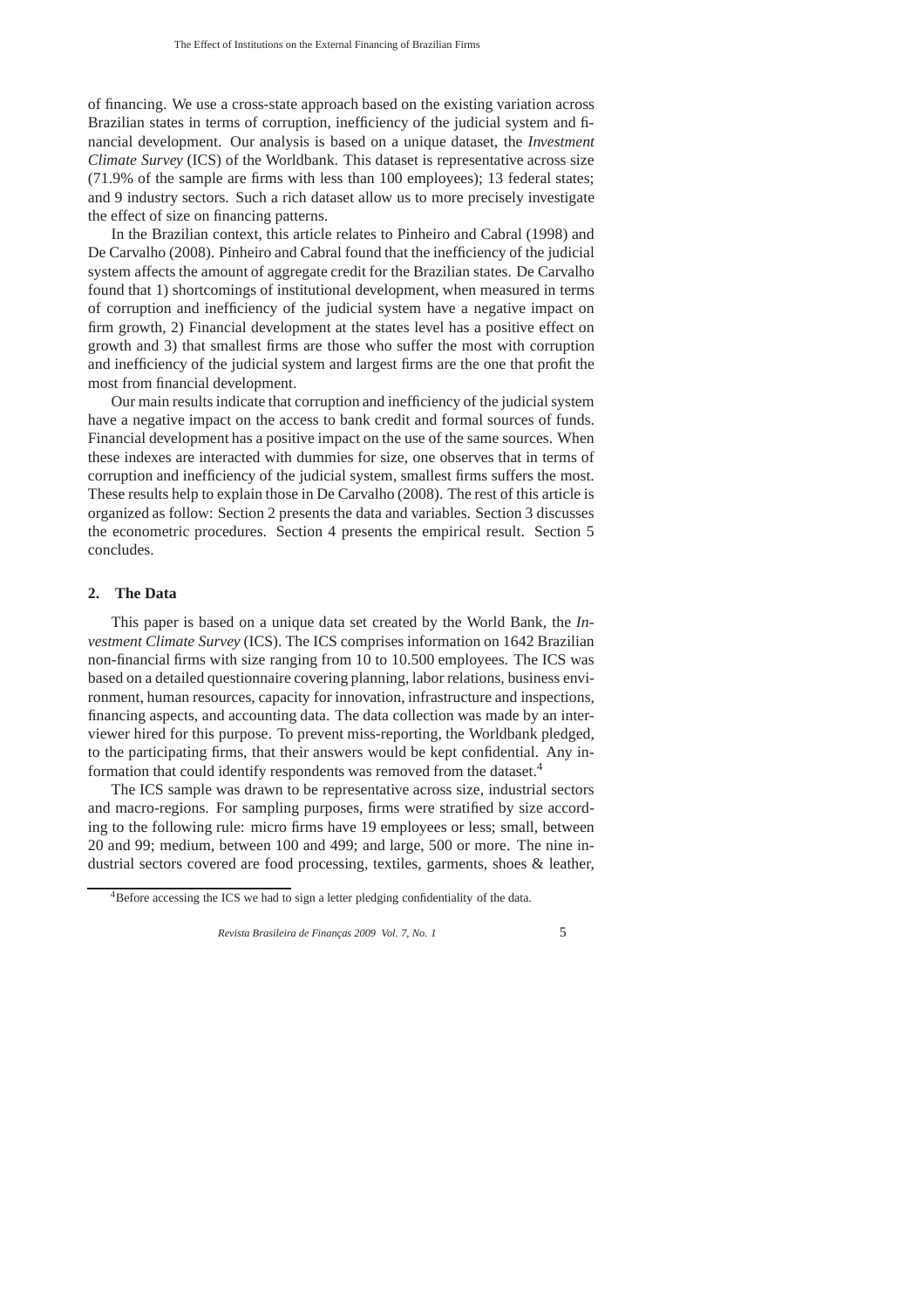chemicals, machinery, electronics, auto-parts, and furniture. Table 1 describes the sample across industries and size: micro firms comprise 18.2% of the sample; small, 53.7%; medium, 23.2%; and large, 4.9%. One should note that micro and small firms comprise 73.9% of the sample. The sectors that are most represented are garments (26.9%) and furniture (19.2%), and the least represented are chemicals (5.1%) and electronics (4.8%). With respect to geographical distribution, the sample was stratified across 13 of the Brazilian states: Amazonas, Bahia, Ceará, Goiás, Maranhão, Minas Gerais, Mato Grosso, Paraíba, Paraná, Rio de Janeiro, Rio Grande do Sul, Santa Catarina, and São Paulo. One should note that all the five Brazilian macro-regions are represented. Table 2 presents the distribution of the sample across states. As expected there is a heavy concentration on the states of the southeast (Minas Gerais, 14.1%; Rio de Janeiro, 7.4%; and Sao Paulo, 21.9%) and south regions (Paran´a, 11.1%; Rio Grande do Sul, 11.6%; and Santa Catarina, 10.6%). The fact that the sample was stratified to be representative across size and industrial sectors and federal states minimizes concerns with sample biases.

#### **Table 1**

Sample distribution across industries and size

| Industry        |       |       | Firm Size |       | Total |
|-----------------|-------|-------|-----------|-------|-------|
|                 | Micro | Small | Medium    | Large |       |
| Food Processing | 16    | 42    | 52        | 17    | 127   |
|                 | 12.6  | 33.1  | 40.9      | 13.4  | 100%  |
| <b>Textiles</b> | 23    | 42    | 29        | 12    | 106   |
|                 | 21.7  | 39.6  | 27.4      | 11.3  | 100%  |
| Garments        | 85    | 276   | 73        | 8     | 442   |
|                 | 19.2  | 62.4  | 16.5      | 1.8   | 100%  |
| Shoes & Leather | 26    | 99    | 38        | 10    | 173   |
|                 | 15.0  | 57.2  | 22.0      | 5.8   | 100%  |
| Chemicals       | 10    | 52    | 16        | 6     | 84    |
|                 | 11.9  | 61.9  | 19.0      | 7.1   | 100%  |
| Machinery       | 40    | 84    | 51        | 8     | 183   |
|                 | 21.9  | 45.9  | 27.9      | 4.4   | 100%  |
| Electronics     | 7     | 56    | 12        | 4     | 79    |
|                 | 8.9   | 70.9  | 15.2      | 5.1   | 100%  |
| Auto-parts      | 15    | 60    | 44        | 11    | 130   |
|                 | 11.5  | 46.2  | 33.8      | 8.5   | 100%  |
| Furniture       | 76    | 170   | 65        | 4     | 315   |
|                 | 24.1  | 54.0  | 20.6      | 1.3   | 100%  |
| Total           | 298   | 883   | 381       | 80    | 1.642 |
|                 | 18.2  | 53.7  | 23.2      | 4.9   | 100   |

This table describes the sample of the Investment Climate Survey for Brazil. Only industrial firms were included. Firms are classified by size according to the number of employees (including outsourcing). Micro firms have 19 employees or less; small, between 20 and 99; medium, between100 and 499, large, 500 or more. Numbers in bold face are

The ICS also has information that allowed us to construct variables characterizing firms. These variables are 1) *age*: numbers of years for which the firm has been operating; 2) *employment*: number of employees including outsourced ones; 3) *sales*: total sales for the year of 2000; 4) *foreign*: a dummy variable indicating firms for which more than 50% of the property belongs to foreigners; 5)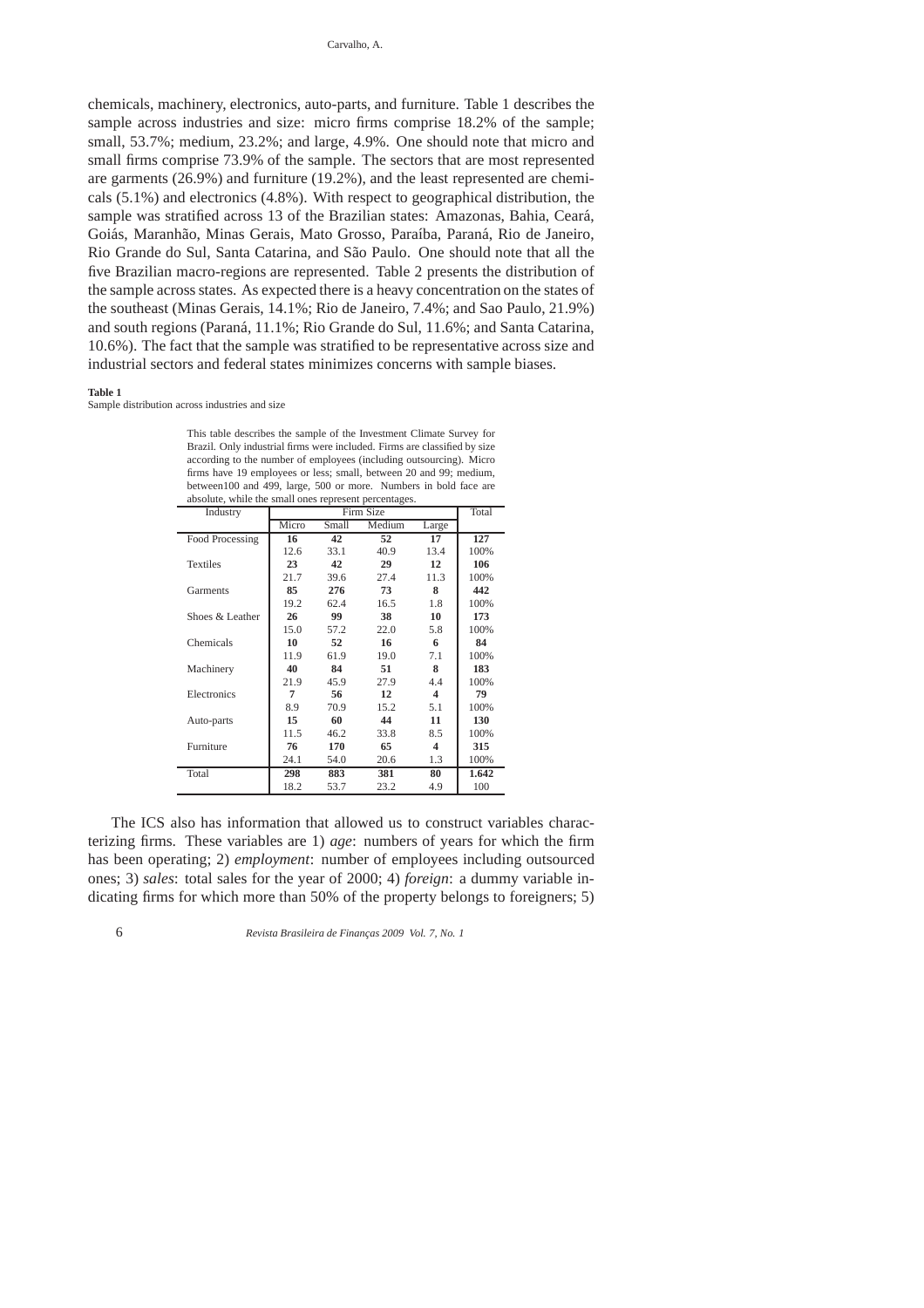*immobilization*: firms reported the value of total and fixed assets. For each year the immobilization rate was calculated as the rate of fixed to total assets. The variable immobilization corresponds to the average of the immobilization rate over the years 2000 to 2002; 6) *growth*: defined as the percent growth in sales between 2000 and 2002; 7) *anonymous society*: a dummy variable indicating firms that due to their legal status have to comply with specific rules – including accounting principles and disclosure. This category includes all publicly traded companies; 8) *publicly traded*: a dummy variable indicating companies listed in some stock exchange and subjected to CVM (Brazilian SEC) regulation; 9) *operations abroad*: a dummy variable indicating firms that reported some operation abroad; 10) *exporter*: a dummy variable indicating firms that export; and 11) *economic group*: a dummy variable indicating firms that belong to an economic group. Table 3 summarize these variables

#### **Table 2**

Sample distribution across brazilian federal states and size

This table describes the sample of the Investment Climate Survey for Brazil. Only industrial firms were included. Firms are classified by size according to the number of employees (including outsourcing). Micro firms have 19 employees or less; small, between 20 and 99; medium, between100 and 499, large, 500 or more. Numbers in bold face are absolute, while the small ones represent percentages.

| <b>State</b>      |                         |       | Firm Size        |                | Total |
|-------------------|-------------------------|-------|------------------|----------------|-------|
|                   | Micro                   | Small | Medium           | Large          |       |
| Amazonas          | $\bf{0}$                | 16    | $\overline{6}$   | $\overline{2}$ | 24    |
|                   | $\Omega$                | 66.7  | 25.0             | 8.3            | 100   |
| Bahia             | 18                      | 48    | $\boldsymbol{9}$ | $\mathbf{1}$   | 76    |
|                   | 23.7                    | 63.2  | 11.8             | 1.3            | 100   |
| Ceará             | 15                      | 50    | 18               | 7              | 90    |
|                   | 16.7                    | 55.6  | 20.0             | 7.8            | 100   |
| Goiás             | 23                      | 45    | 12               | 3              | 83    |
|                   | 27.7                    | 54.2  | 14.5             | 3.6            | 100   |
| Maranhão          | $\overline{\mathbf{4}}$ | 15    | 6                | $\bf{0}$       | 25    |
|                   | 16.0                    | 60.0  | 24.0             | 0.0            | 100   |
| Minas Gerais      | 43                      | 120   | 58               | 11             | 232   |
|                   | 18.5                    | 51.7  | 25.0             | 4.7            | 100   |
| Mato Grosso       | 13                      | 16    | 9                | $\bf{0}$       | 38    |
|                   | 34.2                    | 42.1  | 23.7             | 0.0            | 100   |
| Paraíba           | 11                      | 26    | 9                | 1              | 47    |
|                   | 23.4                    | 55.3  | 19.1             | 2.1            | 100   |
| Paraná            | 29                      | 100   | 48               | 5.             | 182   |
|                   | 15.9                    | 54.9  | 26.4             | 2.7            | 100   |
| Rio de Janeiro    | 28                      | 71    | 21               | 1              | 121   |
|                   | 23.1                    | 58.7  | 17.4             | 0.8            | 100   |
| Rio Grande do Sul | 24                      | 93    | 61               | 12             | 190   |
|                   | 12.6                    | 48.9  | 32.1             | 6.3            | 100   |
| Santa Catarina    | 36                      | 78    | 46               | 14             | 174   |
|                   | 20.7                    | 44.8  | 26.4             | 8.0            | 100   |
| São Paulo         | 54                      | 205   | 78               | 23             | 360   |
|                   | 15.0                    | 56.9  | 21.7             | 6.4            | 100   |
| Total             | 298                     | 883   | 381              | 80             | 1.642 |
|                   | 18.1                    | 53.8  | 23.2             | 4.9            | 100   |
|                   |                         |       |                  |                |       |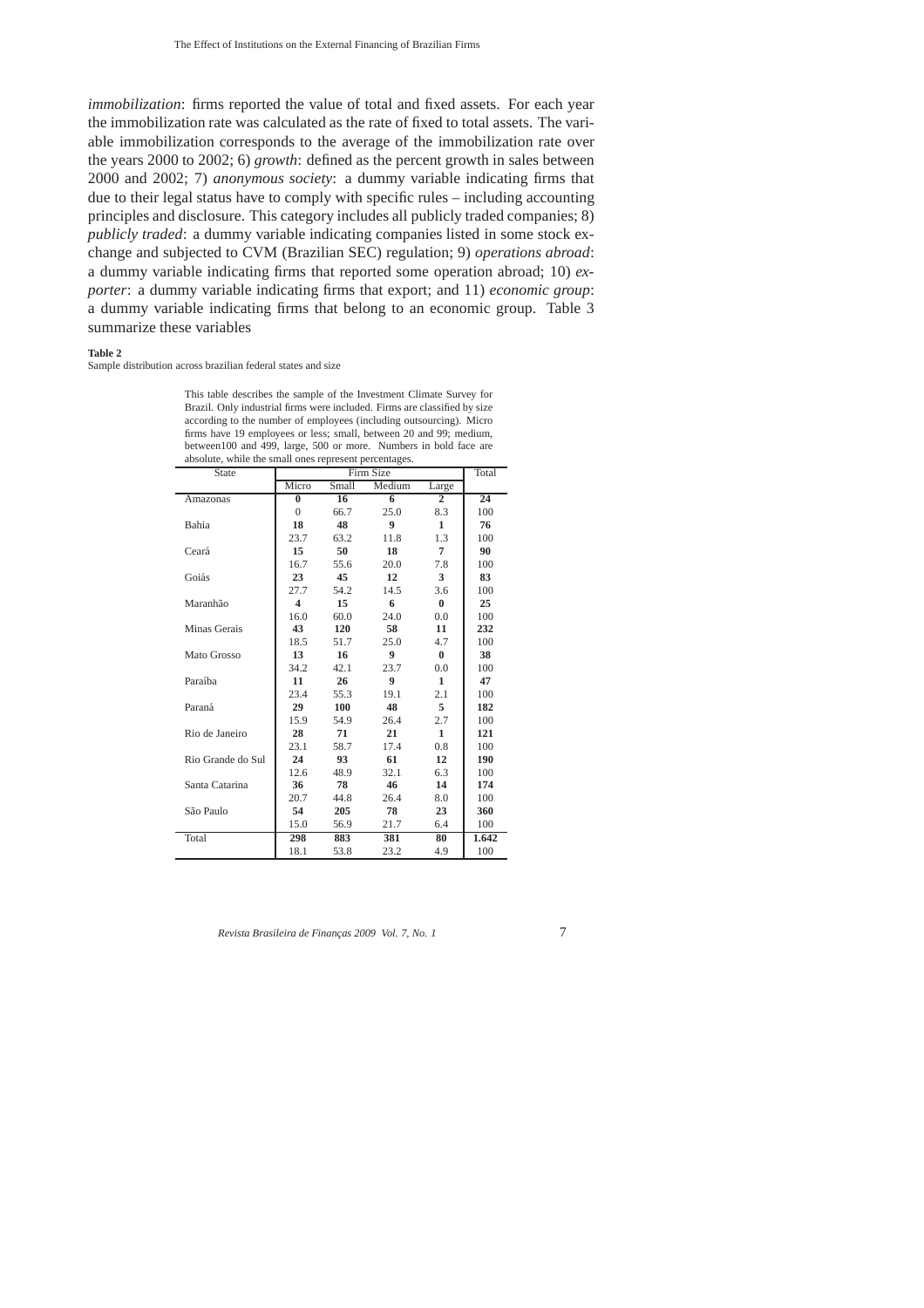# Carvalho, A.

## **Table 3** Variables description

|                                    | Bank credit                      | All formal sources of loans, e.g., commercial banks and of-                                                                               |
|------------------------------------|----------------------------------|-------------------------------------------------------------------------------------------------------------------------------------------|
|                                    |                                  | ficial sources                                                                                                                            |
|                                    | Formal sources                   | Funds from a formal credit institution, including leasing and                                                                             |
| Sources of                         | Owners                           | credit cards<br>All funds proceeding from stockholders, including debt                                                                    |
| financing                          | Informal sources                 | Fund not proceeding from formal sources, i.e., funds from                                                                                 |
|                                    |                                  | owners, family and friends, informal money lender, etc.                                                                                   |
|                                    | Trade credit                     | Funds generated from the operations of the firm, i.e., leasing                                                                            |
|                                    |                                  | and credit from clients and suppliers;                                                                                                    |
|                                    | Inspection                       | This index was obtained from the ICS. It represents the pro-                                                                              |
|                                    |                                  | portion, by federal state, of firms that reported some infor-                                                                             |
|                                    |                                  | mal cost related to an inspection from the labor or welfare                                                                               |
|                                    |                                  | departments.                                                                                                                              |
|                                    | Government contracts             | It is based on the percentage, in relation to the value of the                                                                            |
|                                    |                                  | contract that the entrepreneur believes necessary to pay in                                                                               |
|                                    |                                  | the form of gratification to have a contract with the govern-                                                                             |
|                                    |                                  | ment respected. This index corresponds to the average across                                                                              |
|                                    |                                  | states.                                                                                                                                   |
| Corruption                         | Tax issues                       | For each state it corresponds to the ratio of firms that reported                                                                         |
|                                    |                                  | some informal cost related to a visit from a fiscal authority                                                                             |
|                                    |                                  | of any level (Federal, State, or City) and the number of the                                                                              |
|                                    |                                  | firms that were visited by at least one of these authorities.                                                                             |
|                                    | General index                    | Corresponds to the average of the three primitive indexes                                                                                 |
|                                    |                                  | (each of the three primitive corruption indexes was scaled                                                                                |
|                                    |                                  | in a way that its maximum value observed was ten).                                                                                        |
|                                    | Cost                             | These indexes were extracted from Pinheiro and Cabral                                                                                     |
|                                    |                                  | (1998). They were constructed from two surveys in which                                                                                   |
| Inefficiency                       | Velocity                         | entrepreneurs classified the judicial system as very good,                                                                                |
|                                    |                                  | good, regular, bad, or very bad with respect to three                                                                                     |
| of the judicial                    | Criteria: justice                | justice, speed, and costs. For each criterion, the index corre-                                                                           |
|                                    |                                  | sponds to the proportion of respondents that                                                                                              |
| system                             | General index                    | classified the judicial system as bad or vary bad. The general                                                                            |
|                                    |                                  | index corresponds to the average of these three indexes.                                                                                  |
|                                    | <b>Branches</b> to GDP           | Number of bank branches in the state divided by the State                                                                                 |
|                                    |                                  | GDP.                                                                                                                                      |
| Financial                          | Branches to population           | Number of bank branches in the state divided by its popula-                                                                               |
|                                    | <b>Branches forecast error</b>   | tion.                                                                                                                                     |
| Development                        |                                  | The prediction error of the number of bank branches rela-                                                                                 |
|                                    |                                  | tive to the predicted number of branches, where the predic-                                                                               |
|                                    |                                  | tion was obtained in a regression of the number of branches<br>against GDP, land area, and population.                                    |
|                                    |                                  | Number of years for which the firm has been operating.                                                                                    |
| Age<br>Sales                       | Total sales for the year of 2000 |                                                                                                                                           |
| Growth                             |                                  | The percent growth in sales between 2000 and 2002                                                                                         |
| Firm size                          |                                  |                                                                                                                                           |
|                                    |                                  | Classification based on sales in 2000 according to the following rule: micro firms had                                                    |
|                                    |                                  | sales below Br\$ 400,000; small, between BR\$ 400,000 and Br\$1,200,000; medium be-                                                       |
| Immobilization                     |                                  | tween BR\$ 1,200,000 and Br\$ 7,623,031; and large, above Br\$ 7,623,031.<br>Average of fixed to total assets over the years 2000 to 2002 |
| Exporter                           |                                  | Dummy variable indicating firms that are exporters.                                                                                       |
| Foreign                            |                                  | Dummy variable indicating firms for which more than 50% of the property belongs to                                                        |
|                                    | foreigners.                      |                                                                                                                                           |
| Operations abroad                  |                                  |                                                                                                                                           |
| Economic group                     |                                  | Dummy variable indicating firms that reported some operation abroad.                                                                      |
|                                    |                                  | Dummy variable indicating firms that belong to an economic group.                                                                         |
| Profitability<br>Industrial sector |                                  | Ratio of sales minus raw materials, energy, labor and managerial expenses to sales.                                                       |
|                                    |                                  | Dummy variables for 9 industrial sectors: food, textiles, garments, shoes and leather,                                                    |
|                                    |                                  | chemicals, machinery, electronics, automobiles and auto-parts, and furniture.                                                             |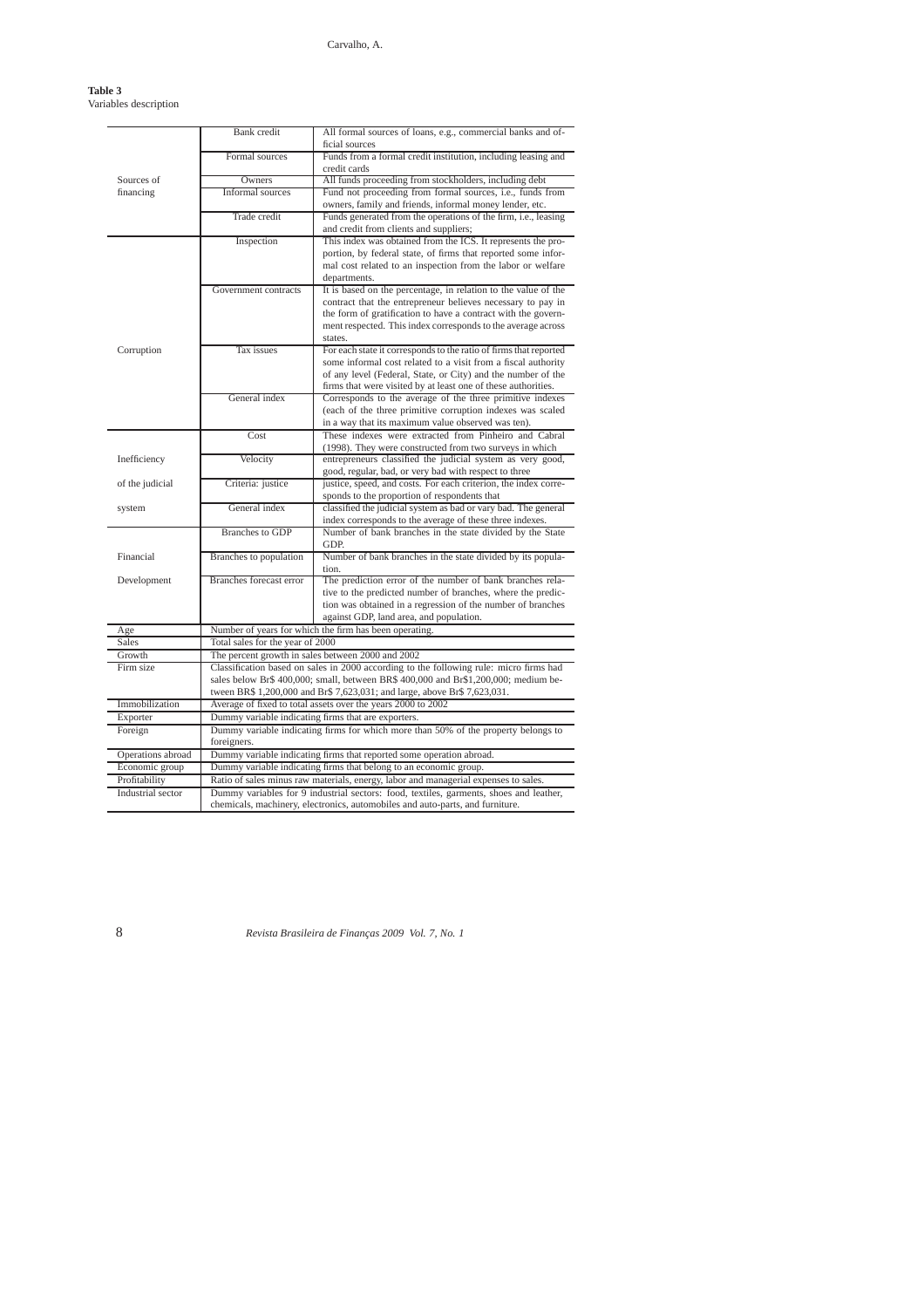Using the ICS and other publicly available data we could compute some indexes that capture the institutional development at the state level for each of the 13 Brazilian states in our sample (Table 3 present a summary of these indexes). From the ICS, using data for 2002, we obtained three primitive indexes measuring corruption: 1) *inspections* (corruption related to inspections of the Labor and Social Security Office): for each state, this index is calculated as the ratio between the number of firms that reported some informal cost related to an inspection from the Labor or Social Security Office and the number of firms that were inspected; 2) *government Contracts* (corruption in contracts with the government): based on the percentage, in relation to the value of the contract, that the entrepreneur believes it is necessary to pay in the form of gratification to have a contract with the government respected. This index is computed as the average opinion in the state; 3) *tax issues* (corruption in tax issues): for each state it correspond to the ratio of firms that reported some informal cost related to a visit from a fiscal authority of any level (Federal, State, or City) and the number of the firms that were visited by at least one of these authorities; and 4) *general corruption index*: corresponds to the average<sup>5</sup> of the three primitive indexes. The three primitive indexes capture different aspects of corruption and, consequently, carry a certain error. One would expect their average to be a finer index.

The indexes for the inefficiency of the judicial system were borrowed from Pinheiro and Cabral (1998). These indexes were constructed from two surveys in which entrepreneurs classified the judicial system of their states as very good, good, regular, bad, and very bad with respect to three criteria: *justice*, *velocity*, and *cost*. For each criterion, the index corresponds to the proportion of respondents that classified the judicial system as bad or very bad. The general index was computed as the average of these three primitive indexes. Once again, we expect that the average of the primitive indexes represents a finer index.

As indexes of financial development we use scaled measures of the number of branches of banks in the state for the year of 1996, namely 1) *bank branches-topopulation*, 2) *bank branches-to-GDP* and 3) *branches predicted error*: calculated as the difference between the actual number of bank branches and the predicted number of branches, divided by the predicted number of branches (the prediction was obtained in a regression of the number of branches against GDP, land area, and population). The raw data used to compute the financial development indexes were obtained from the Brazilian Central Bank, Institute for Applied Economic Research (IPEA) and Brazilian Institute for Geography and Statistics (IBGE).

 $5T$ o take the average, each of the three corruption primitive indexes was scaled in a way that its maximum value observed was ten.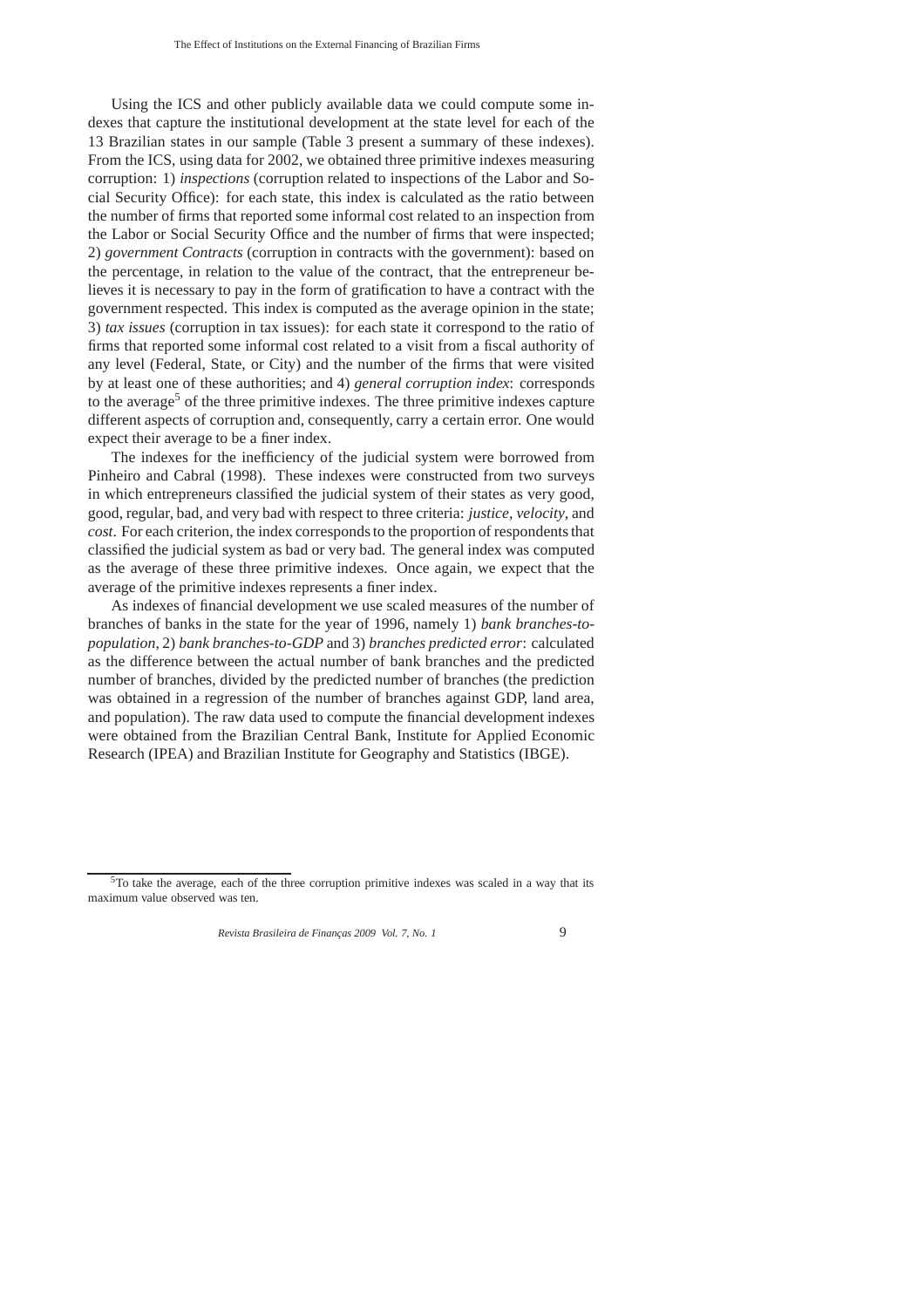Carvalho, A.

Table 4 reports the institutional development indexes described in the last paragraphs. Even though the rankings generated by each of the primitive indexes are different, some patterns can be observed. The states with worst performance in terms of corruption are Ceara, Rio de Janeiro (between the five states with worst performance in all rankings generated by the primitive indexes), and São Paulo and Paraná (between the five states with worst performance in two rankings). The states with best performance in terms of corruption are Mato Grosso (between the five states with best performance in all rankings), and Santa Catarina, Rio Grande do Sul, Minas Gerais and Bahia (between the five states with best performance in two rankings). The states with best performance in terms of judicial system are Rio Grande do Sul (always between the five states with best performance), and Minas Gerais, Santa Catarina and Amazonas (between the five states with best performance in two rankings). Some of the states with worst judicial performance are Mato Grosso (always between the five states with worst performance), and Ceara, Paraná and Goiás (between the five states with worst performance in two rankings). Table 5 reports the correlation across indexes. One can observe that even though these indexes in blocks seek to measure the same aspects of institutional development, their correlation is considerably low inside groups (near 0.5) and generally very low across groups.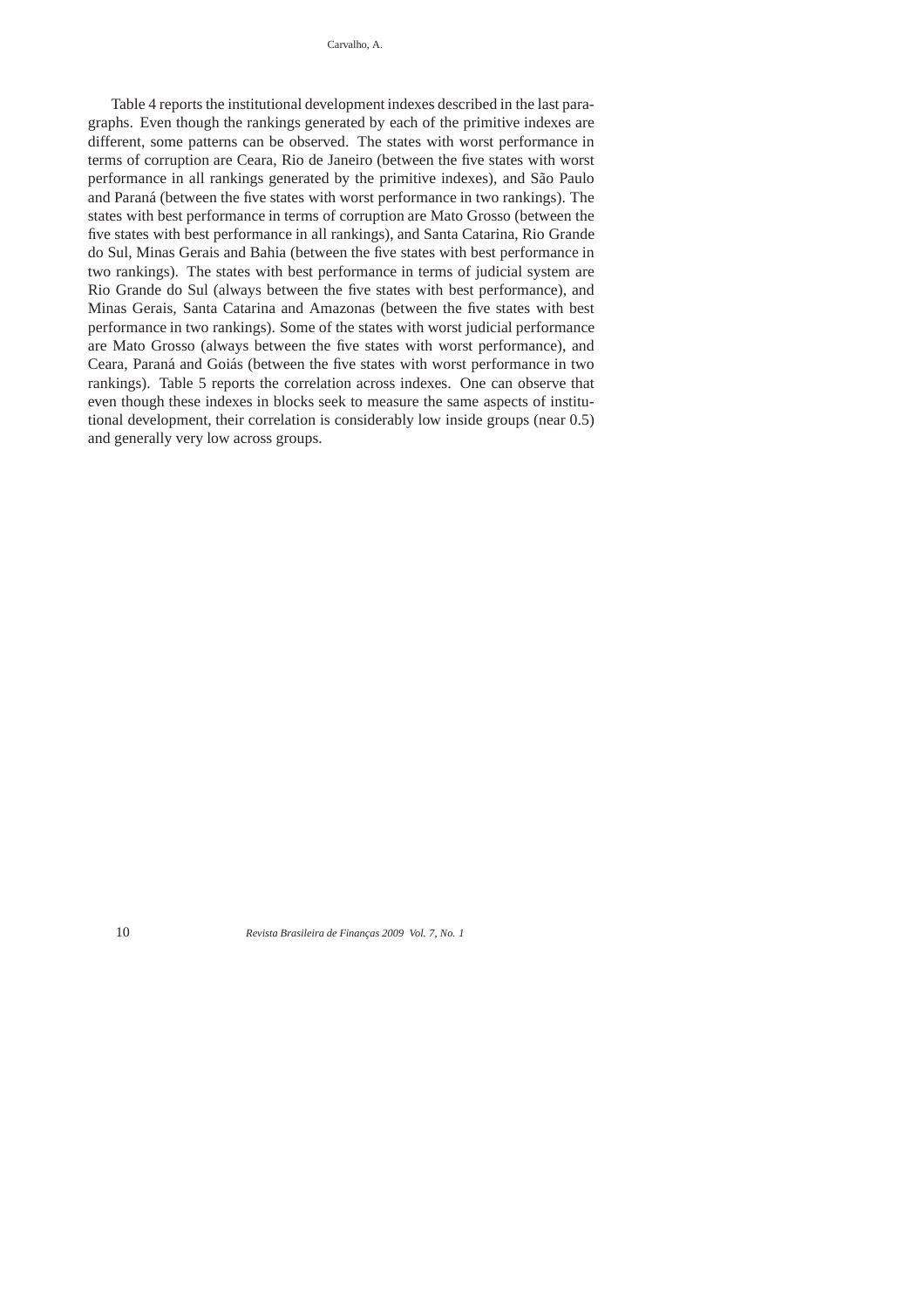|                   |             | Corruption                      |               |                  | Inefficiency of Judicial System |          |         |         | <b>Financial Developnent</b> |                         |                                      |                             |
|-------------------|-------------|---------------------------------|---------------|------------------|---------------------------------|----------|---------|---------|------------------------------|-------------------------|--------------------------------------|-----------------------------|
| <b>State</b>      | Inspections | Contracts<br>with<br>government | Tax<br>issues | General<br>index | Cost                            | Velocity | Justice | General | Branches/<br>POP             | Branches/<br><b>GDP</b> | <b>Branches</b><br>forecast<br>error | <b>GDP</b><br>per<br>capita |
| Amazonas          | 0.0         | 12.5                            | 17.7          | 4.50             | 0.60                            | 0.60     | 0.2     | 0.47    | 5.2                          | 1.1                     | $-0.22$                              | 4.84                        |
| Bahia             | 0.29        | 10.6                            | 1.9           | 3.44             | 0.49                            | 0.82     | 0.46    | 0.59    | 6.2                          | 2.1                     | $-0.17$                              | 2.98                        |
| Ceará             | 0.58        | 16.8                            | 20.3          | 7.90             | 0.38                            | 1.00     | 0.38    | 0.59    | 5.3                          | 2.3                     | $-0.26$                              | 2.31                        |
| Goiás             | 0.23        | 15.4                            | 4.9           | 4.51             | 0.60                            | 0.87     | 0.27    | 0.58    | 12.3                         | 2.9                     | 0.42                                 | 4.08                        |
| Maranhão          | 0.0         | 12.5                            | 5.0           | 3.05             | 0.50                            | 1.00     | 0.25    | 0.58    | 5.0                          | 2.6                     | $-0.21$                              | 1.67                        |
| Minas Gerais      | 0.25        | 9.9                             | 3.0           | 3.28             | 0.39                            | 0.87     | 0.23    | 0.50    | 10.9                         | 2.0                     | 0.12                                 | 5.36                        |
| Mato Grosso       | 0.0         | 9.0                             | 3.4           | 2.17             | 0.67                            | 1.00     | 0.33    | 0.67    | 10.9                         | 2.4                     | 0.42                                 | 4.40                        |
| Paraíba           | 0.0         | 12.2                            | 4.6           | 2.95             | 0.75                            | 0.75     | 0.25    | 0.58    | 5.1                          | 2.3                     | $-0.30$                              | 2.10                        |
| Paraná            | 0.42        | 11.4                            | 12.5          | 5.32             | 0.51                            | 0.93     | 0.27    | 0.57    | 13.9                         | 2.3                     | 0.33                                 | 5.93                        |
| Rio de Janeiro    | 0.25        | 13.5                            | 29.2          | 6.98             | 0.52                            | 0.91     | 0.22    | 0.55    | 10.0                         | 1.3                     | $-.016$                              | 7.47                        |
| Rio Grande do Sul | 0.11        | 8.7                             | 1.2           | 2.29             | 0.41                            | 0.82     | 0.17    | 0.47    | 14.4                         | 2.2                     | 0.30                                 | 6.61                        |
| Santa Catarina    | 0.0         | 14.3                            | 2.7           | 3.15             | 0.40                            | 0.89     | 0.21    | 0.50    | 16.3                         | 2.8                     | 0.54                                 | 5.76                        |
| São Paulo         | 0.86        | 11.7                            | 12.1          | 7.04             | 0.33                            | 0.91     | 0.24    | 0.49    | 14.1                         | 1.4                     | $-0.01$                              | 10.08                       |

| таріе 4                                                 |  |  |
|---------------------------------------------------------|--|--|
| Indexes of Institutional and Financial Development by S |  |  |

Revista Brasileira de Finanças 2009 Vol. 7, No. 1 *Revista Brasileira de Financ¸as 2009 Vol. 7, No. 1*

 $\overline{\phantom{a}}$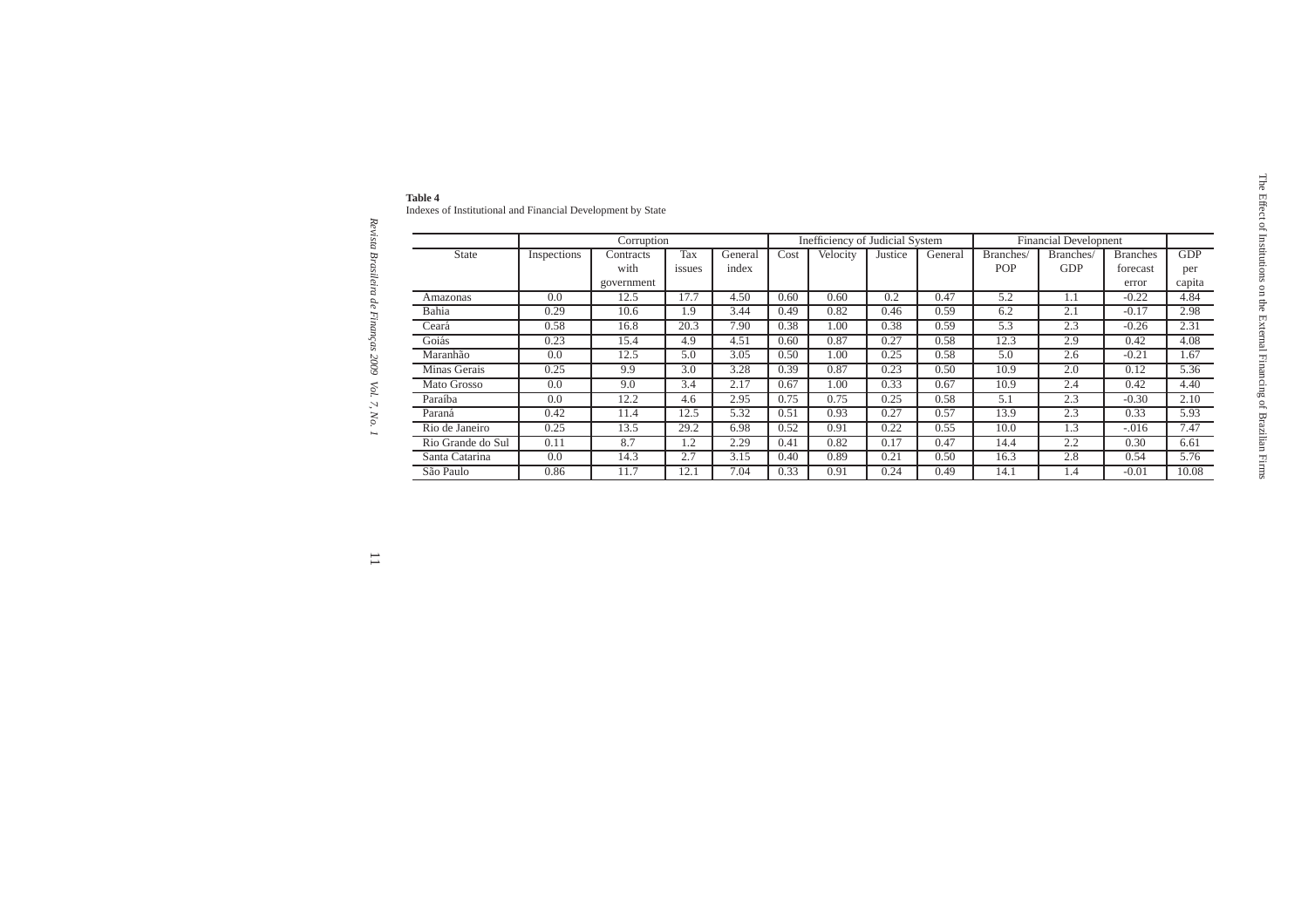Our endogenous variables are the proportions that the sources of external capital represented in the financing for new investments in the year of 2002. The *ICS* classified the sources of capital into 11 categories: 1) internal funds or retained earnings; 2) local commercial banks; 3) foreign commercial banks; 4) leasing; 5) official sources, i.g., official investment funds, development banks; 6) credit from suppliers or clients; 7) credit cards; 8) increase in capital, sales of new stocks, and credit from stockholders; 9) family and friends; 10) informal sources, e.g., informal money lender; and 11) other sources. We grouped the external sources (items 2 to 11 above) into five categories: 1) *bank credit*: encompassing all the sources of formal loans, i.e., loans from local and foreign commercial banks and official sources; 2) *owners*: representing the funds coming from stockholders either as equity or debt; 3) *trade credit*: all the funds generated from the operations of the firm, i.e., leasing and credit from clients and suppliers; 4) *formal sources*: funds from a formal credit institution, i.e., credit from local and foreign commercial banks, official sources, leasing and credit cards; and 5) *informal sources*: all the sources not included among the formal sources, i.e., equity, family and friends, and other informal sources. One should note that these five sources of external financing are not mutually exclusive.

# **3. Econometric Analysis**

Our variables of interest are the proportion of every form of external capital in the funding of new investments. The decision to obtain external financing and the choice of each particular form of financing are endogenous. Unless this is taken into consideration, estimates of the correlation between the proportion of a particular source of financing and firms' characteristics may be biased. For such situations, Heckman's two-step procedure is recommended: in the first step we obtain the probability of each firm using a particular source of financing. From this estimation, we obtain the non-selection hazard for each observation (inverse of the Mill's ratio). In the second stage, we estimate the proportions with the set of regressors being augmented with the inclusion of the non-selection hazard. The equation for the first step has the form

financing dummy  $= \alpha + \beta$  firm individual characteristics  $+$   $\gamma$  institutional variables  $+ \delta$  financial obstacle revealed  $+ \mu$ 

while the equation for the second step has the form

financing proportion  $= \alpha + \beta$  firm individual characteristics  $+ \gamma$  Institutional variable  $+ \delta$  *non-selection* hazard  $+ \epsilon$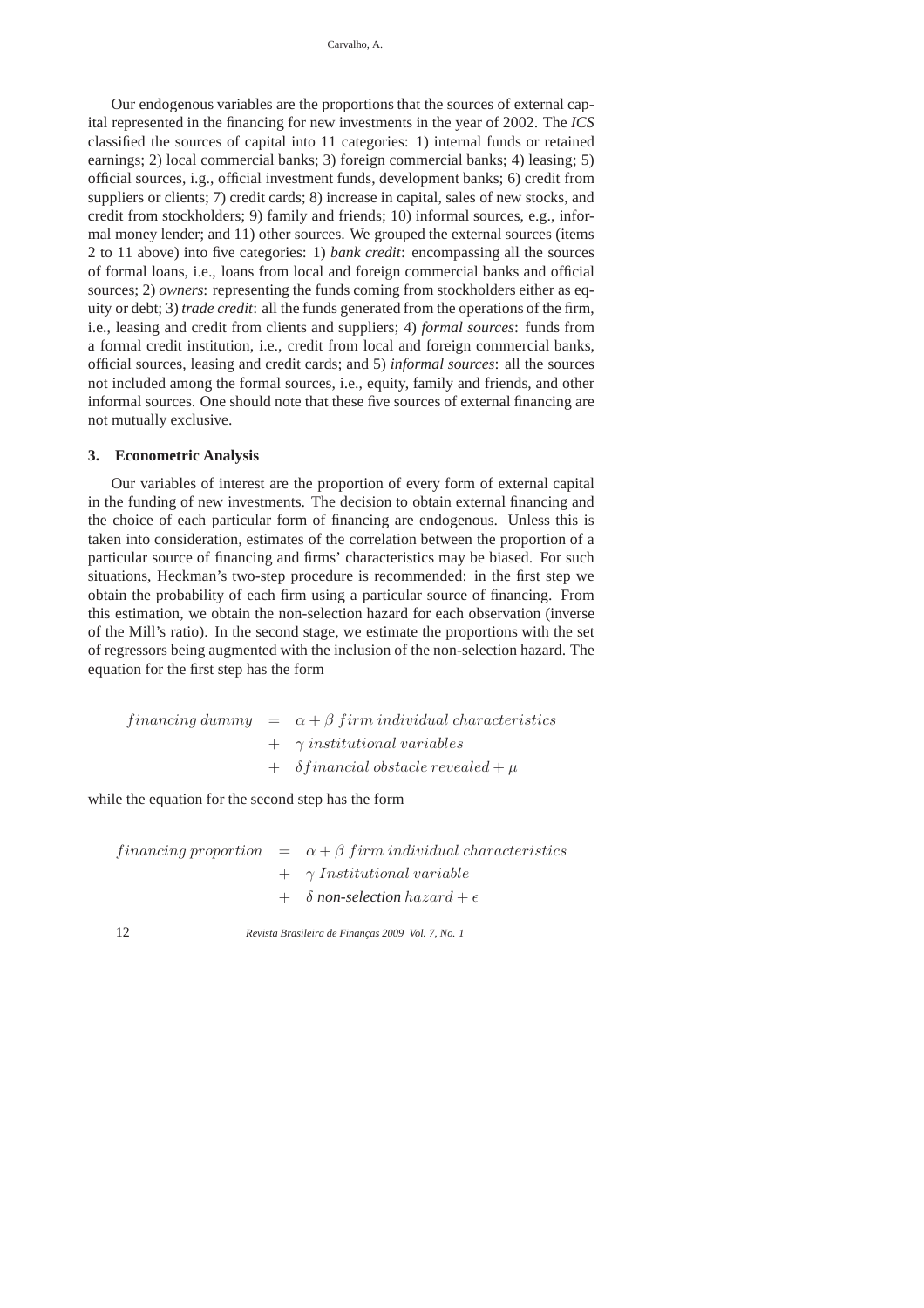Revista Brasileira de Finanças 2009 Vol. 7, No. 1 *Revista Brasileira de Financ¸as 2009 Vol. 7, No. 1*

|                 | Correlation across state institutionaldevelopment indexes |           |                               |           |              |         |                                 |          |          |                                                |                       |                 |
|-----------------|-----------------------------------------------------------|-----------|-------------------------------|-----------|--------------|---------|---------------------------------|----------|----------|------------------------------------------------|-----------------------|-----------------|
|                 |                                                           |           |                               |           |              |         |                                 |          |          |                                                |                       |                 |
|                 |                                                           |           | Corruption                    |           |              |         | Inefficiency of judicial system |          |          |                                                | Financial development |                 |
|                 |                                                           |           | <b>Inspections</b> Government | Tax       | General Cost |         |                                 |          |          | Velocity Justice General Branches / Branches / |                       | <b>Branches</b> |
|                 |                                                           | contracts | issues                        | index     |              |         |                                 |          | index    | POP                                            | <b>GDP</b>            | forecast error  |
|                 | <b>Government Contracts</b>                               | 0.21      |                               |           |              |         |                                 |          |          |                                                |                       |                 |
| Corruption      | Tax Issues                                                | 0.36      | $0.48*$                       |           |              |         |                                 |          |          |                                                |                       |                 |
|                 | General index                                             | $0.77***$ | $0.61**$                      | $0.83***$ |              |         |                                 |          |          |                                                |                       |                 |
|                 | Cost                                                      | $-0.60**$ | $-0.08$                       | $-0.08$   | $-0.38$      |         |                                 |          |          |                                                |                       |                 |
| Inefficiency of | Velocity                                                  | 0.31      | 0.13                          | 0.01      | 0.21         | $-0.32$ |                                 |          |          |                                                |                       |                 |
| judicial system | Justice                                                   | 0.26      | 0.11                          | $-0.07$   | 0.13         | 0.06    | 0.30                            |          |          |                                                |                       |                 |
|                 | General Index                                             | $-0.11$   | 0.07                          | $-0.07$   | $-0.79$      | $0.52*$ | $0.54*$                         | $0.68**$ |          |                                                |                       |                 |
|                 | Branches / POP                                            | 0.20      | $-0.19$                       | $-0.21$   | $-0.05$      | $-0.40$ | 0.22                            | $-0.41$  | $-0.32$  |                                                |                       |                 |
| Financial       | branches / GDP                                            | $-0.28$   | 0.18                          | $-0.61**$ | $-0.43$      | 0.12    | 0.46                            | 0.21     | 0.47     | 0.19                                           |                       |                 |
| development     | branches forecast error                                   | $-0.14$   | $-0.20$                       | $-0.45$   | $-0.36$      | $-0.10$ | 0.25                            | $-0.23$  | $-0.01$  | $0.85***$                                      | 0.51                  |                 |
|                 | GDP per capita                                            | $0,48*$   | $-0,24$                       | 0,26      | 0,33         | $-0,47$ | $-0,02$                         | 0.42     | $-0,55*$ | $0.75***$                                      | $-0,50*$              | 0,33            |

 $\overline{3}$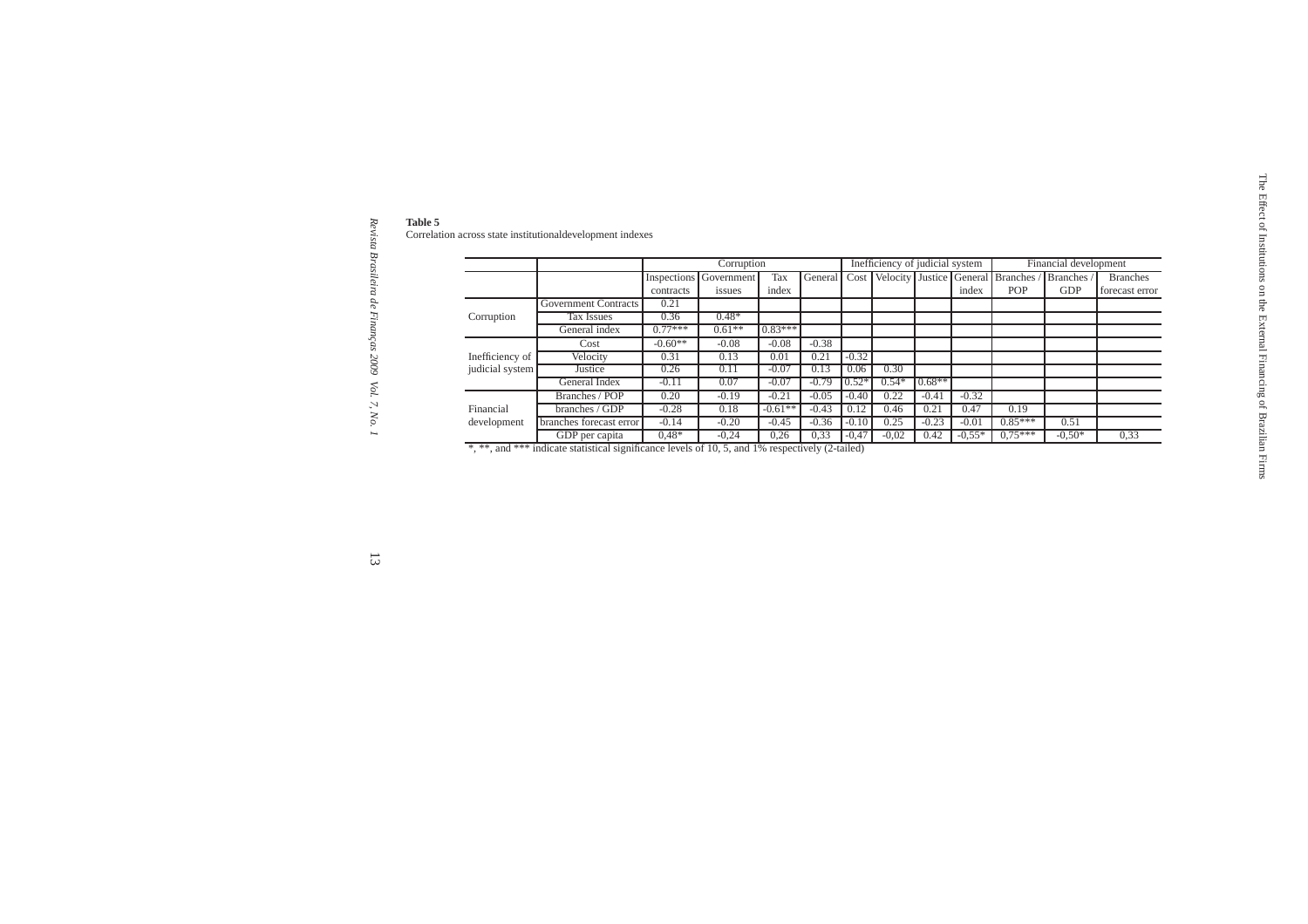The institutional variables are 1) the several measures of corruption, inefficiency of the judicial system and financial development, and 2) the several measures of institutional development interacted with the size dummies for *micro*, *small*, *medium*, and *large* firms.

Our approach follows Beck et al. (2008), where the explanatory variables of the second stage are the same as those of the first stage, with the exception of the variables *financial obstacle revealed*. The variables *financial obstacle revealed* were obtained from qualitative questions in which firms were asked to rate the importance of 1) access to credit (e.g., collateral) and 2) costs of financing (e.g., interest rates) to the growth and operations of the firm. The answers ranged from "*it is not an obstacle*" (rate 0) to "*it is a very severe obstacle*" (rate 4).

While the institutional indexes reflect specific aspects of institutional development, each one of them can be related to other aspects of the institutional development of the Brazilian state. As consequence, we can find spurious corelation. To mitigate this problem, when the interest variable is an institutional development index, we include the GDP per capita of the state where the firm has its headquarters as control variable.

The individual characteristics of the firm used as control must be those that matter for financing choices. As pointed out in Section 1, finance theory suggests that the factors that constrain firms in their ability or desire to access the diverse sources of external financing are tax shields, costs of financial distress, and imperfections resulting from conflict of interest and informational asymmetries between corporate insiders and investors. Usually these characteristics are associated to high business risk, with unusual growth opportunities, intangible assets, uniqueness of the business, high asymmetrical information, etc. The empirical variables commonly used as proxy for these characteristics in studies focusing on public companies are size, age, profitability, growth, R&D expenses, volatility of earnings, industrial sector, etc. Our corresponding empirical variables are age, sales, growth in sales, immobilization and industrial sector dummy variables. We do not have data on i) R&D expenses, because this information is not mandatory in Brazilian financial reports and ii) volatility of earnings since our dataset contains a large set of small, privately held companies. On the other hand, we control for several characteristics that are important in a small-firm context. This control is made through the inclusion of dummy variables for firms 1) that belong to an economic group and have foreign control: such firms may have the backing of associated firms (e.g., guarantees in loans). Moreover, capital can be raised in one firm and transferred to another one in the form of equity infusion or loan from equity holders or other informal source of fund; 2) export and mantain operations abroad: such firms have access to specific lines of credit, present some sophistication in their line of products, are less subjects to informality in their business, etc.; 3) are publicly traded: these firms have to comply with specific laws and face the oversight from the Comissão de Valores Imobiliários (Brazilian SEC) and other capital markets agents; and 4) are incorporated as an anonymous society: these firms have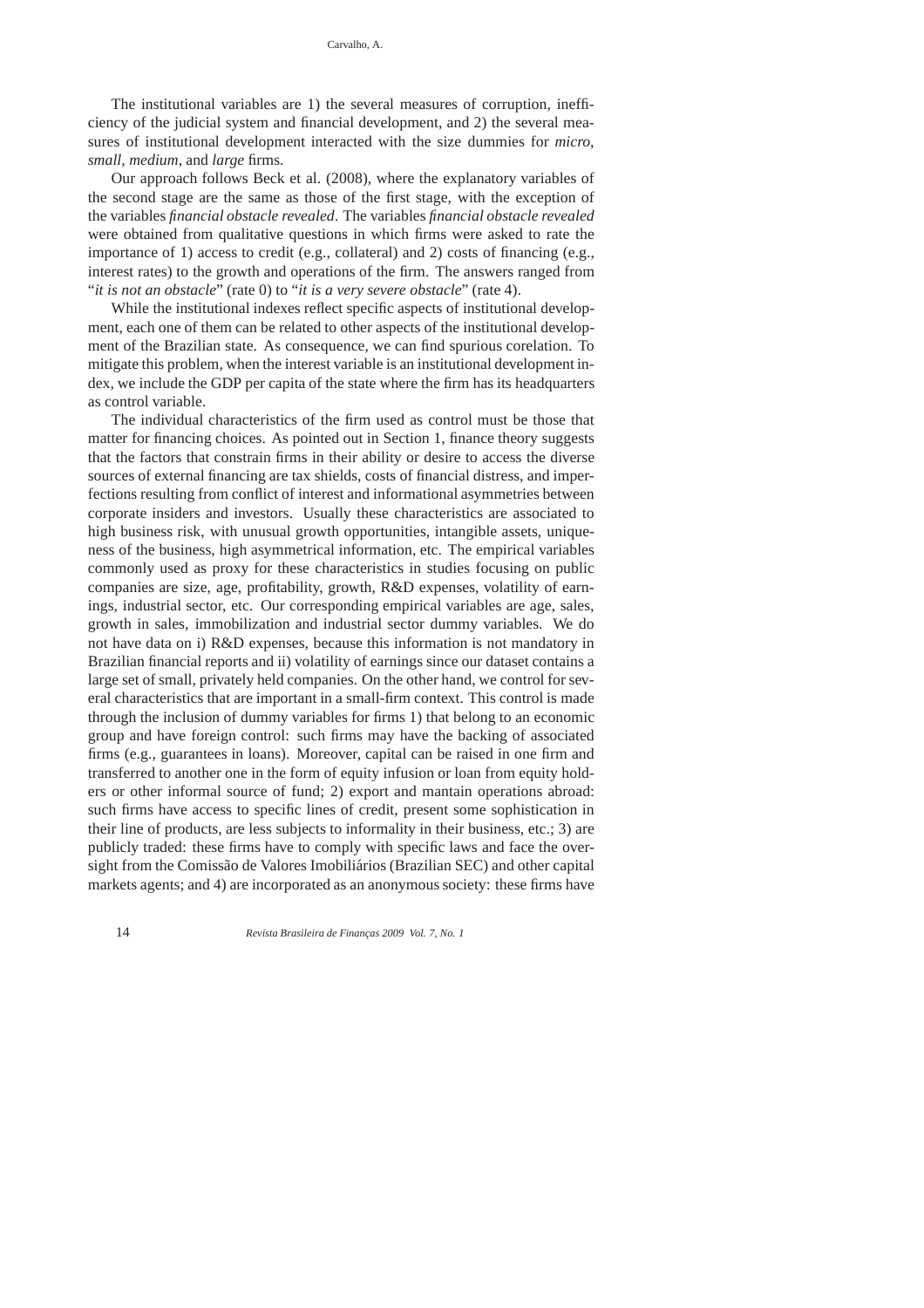accounting standards and disclosure rules established in law and that are stronger than those established for other firms.

# **4. Empirical Results**

Tables 6 to 9b present the empirical analysis of the determinants of external sources of financing for new investments of Brazilian firms. Table 6 reports the effects of firm's individual characteristics only. Restricting our attention only to statistically significant results, one can be see that: 1) size and growth are the only factors that explain the use of bank credit. Large firms have more access and use a larger proportion of bank credit. The higher the growth, the less is the proportion of bank credit; 2) the use of formal sources is conditioned by size, growth, foreign proprietorship and exportation. The access to formal sources increases with size and is smaller for foreign firms. The proportion of formal sources increases with size and is smaller for firms that grow fast and export; 3) financing from owners is influenced by age, immobilization, foreign control, incorporation as anonymous society, exportation activity and belonging to an economic group. Old firms and those incorporated as anonymous society less frequently use funds coming from stockholders, while firms with foreign control, that export and belong to an economic group more frequently use those funds. The proportion of financing from owners seems to be affected only by the degree of immobilization; 4) the use of informal source is less frequent for firm that are old, large and incorporated as anonymous society, and more frequent for those that have foreign control, belong to an economic group, and present high degree of immobilization. The proportion of informal sources decreases with immobilization and is larger for firms with foreign control; and 5) the use of trade credit is more frequent for old firms and those with operations abroad, while the proportion of this source of funds decreases with size and growth.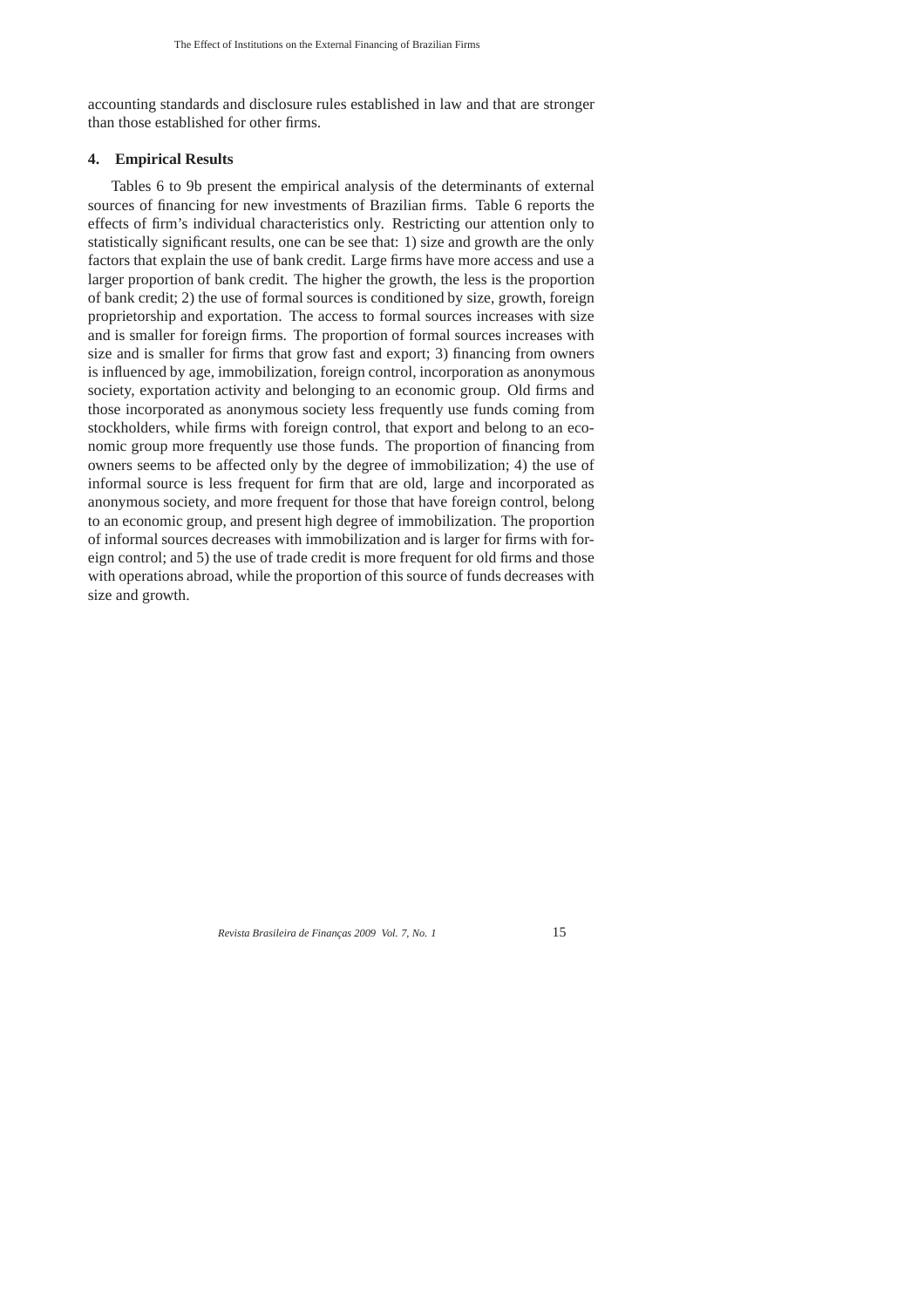### **Table 6**

Determinants of external finance

Heckman two-step estimation for the model *Proportion of financing source*  $= \alpha + \beta$  *firm individual characteristics* +  $\epsilon$ . In the first step, we also included as exogenous variables the level of financial obstacle repo to credit and cost of credit. Age is the number of years the firms has been operating.  $Ln(sales)$  is the natural logarithm<br>of sales in 2000. Profitability is defined as sales minus raw materials, energy, labor and managerial sales in 2002. Growth is the percent growth in sales between 2000 and 2002. Immobilization is the average of the ratios<br>of fixed to total assess for the years 2000-2002. Publicly traded, Anonymous Society, Economic group, and *Operations abroad* are dummy variables indicating, respectively, publicly trade firms, firms that due to its incorporation and *Operations abroad* are dummy variables indicating, respectively, publicly trade firms, fi form are bound to disclosure rules whether the firm is part of an economic group, exports, is controlled by foreigners and<br>maintains operations abroad. *Bank credit* includes all the sources of formal loans. *Formal source* credit institution. Owners represent the funds coming from stockholders as equity or loans. Informal sources are all the<br>sources not included among the formal sources. Trade credit represents all the funds generated from t firm. All regressions include dummy variables for industry sectors. The t-statistics are in parenthese

|                                                                                        |           |                    |           |                   |            | Source of external financing |           |                   |           |                   |
|----------------------------------------------------------------------------------------|-----------|--------------------|-----------|-------------------|------------|------------------------------|-----------|-------------------|-----------|-------------------|
| Variable                                                                               |           | <b>Bank</b> credit |           | Formal sources    |            | Owners                       |           | Informal sources  |           | Trade credit      |
|                                                                                        |           | Access Proportion  |           | Access Proportion | Access     | Proportion                   |           | Access Proportion |           | Access Proportion |
| Obstacle revealed:                                                                     | 0.00      |                    | 0.03      |                   | $0.09*$    |                              | $0.10**$  |                   | $0.12***$ |                   |
| Access to credit                                                                       | (0.24)    |                    | (0.88)    |                   | (1.66)     |                              | (2.17)    |                   | (3.11)    |                   |
| Obstacle revealed:                                                                     | $0.09**$  |                    | $0.10**$  |                   | 0.00       |                              | 0.00      |                   | $-0.03$   |                   |
| Cost of credit                                                                         | (2.09)    |                    | (2.43)    |                   | (0.04)     |                              | (0.08)    |                   | (0.78)    |                   |
| Age                                                                                    | $-0.04$   | $-1.56$            | $-0.03$   | $-0.78$           | $-0.13***$ | 1.58                         | $-0.06*$  | 1.68              | $0.06*$   | 2.48              |
|                                                                                        | (1.60)    | (1.04)             | (1.08)    | (0.66)            | (3.05)     | (0.37)                       | (1.66)    | (0.79)            | (1.87)    | (1.27)            |
| Ln(Sales)                                                                              | $0.08***$ | $3.02*$            | $0.10***$ | $2.96*$           | $-0.02$    | $-3.11$                      | $-0.07*$  | $-3.82$           | $-0.03$   | $-3.82**$         |
|                                                                                        | (2.71)    | (1.75)             | (3.49)    | (1.91)            | (0.47)     | (1.11)                       | (1.87)    | (1.48)            | (1.01)    | (2.17)            |
| Profitability                                                                          | $-0.12$   | $-9.46$            | $-0.07$   | $-2.15$           | 0.02       | $-12.49$                     | 0.11      | 9.43              | 0.16      | $-3.29$           |
|                                                                                        | (0.81)    | (1.40)             | (0.48)    | (0.37)            | (0.12)     | (0.85)                       | (0.60)    | (0.92)            | (0.98)    | (0.36)            |
| Growth                                                                                 | 0.03      | $-4.27**$          | 0.04      | $-3.16*$          | $-0.07$    | $-1.35$                      | $-0.02$   | $-2.56$           | $-0.02$   | $-4.14*$          |
|                                                                                        | (1.16)    | (2.20)             | (1.41)    | (1.78)            | 1.24       | (0.39)                       | (0.59)    | (1.10)            | (0.53)    | (1.79)            |
| Immobilization                                                                         | $-0.07$   | 3.41               | $-0.04$   | $-1,99$           | $-0.07$    | $-27.02*$                    | $0.36*$   | $-24.28*$         | 0.29      | 12.38             |
|                                                                                        | (0.43)    | (0.50)             | (0.30)    | (0.32)            | (0.28)     | (1.72)                       | (1.77)    | (1.19)            | (1.60)    | (1.19)            |
| Foreign                                                                                | $-0.27$   | $-3.26$            | $-0.41*$  | $-10.9$           | $0.90***$  | 29.28                        | $0.87***$ | $33.61*$          | $-0.33$   | $-4.39$           |
|                                                                                        | (1.20)    | (0.31)             | (1.84)    | $-1,08$           | (3.15)     | (1.13)                       | (3.31)    | (1.85)            | (1.30)    | (0.31)            |
| Anonimous                                                                              | 0.26      | 3.39               | 0.15      | 2,45              | $-0.56*$   | 22.27                        | $-0.52*$  | 10.87             | 0.02      | $-4.95$           |
| Society                                                                                | (1.53)    | (0.46)             | (0.89)    | (0.42)            | (1.82)     | (1.03)                       | (1.88)    | (0.62)            | (0.13)    | (0.54)            |
| Publicly                                                                               | $-0.04$   | $-0.71$            | $-0.13$   | 1,91              | 0.19       | 13.40                        | 0.11      | $-9.43$           | $-0.07$   | 13.34             |
| traded                                                                                 | (0.19)    | (0.08)             | (0.54)    | (0.24)            | (0.45)     | (0.49)                       | (0.30)    | (0.40)            | (0.27)    | (0.99)            |
| Operations                                                                             | $-0.16$   | $-8.58$            | $-0.05$   | $-6.71$           | 0.07       | $-0.07$                      | $-0.03$   | 4.44              | $0.38***$ | 5.84              |
| Abroad                                                                                 | (1.22)    | (1.46)             | (0.42)    | (1.45)            | (0.38)     | (0.01)                       | (0.21)    | (0.53)            | (2.75)    | (0.70)            |
| Exporter                                                                               | 0.08      | $-5.94$            | 0.09      | $-7.85***$        | $0.28*$    | 4.77                         | 0.11      | 2.63              | 0.12      | $-2.80$           |
|                                                                                        | (0.81)    | (1.37)             | (0.95)    | $-2$              | (1.92)     | (0.41)                       | (0.88)    | (0.39)            | (1.08)    | (0.44)            |
| Economic                                                                               | $-0.10$   | 0.61               | $-0.13$   | $-2.04$           | $0.47**$   | 16.86                        | $0.48***$ | 9.92              | $-0.05$   | 0.22              |
| group                                                                                  | (0.68)    | (0.10)             | (0.87)    | (0.37)            | (2.34)     | (1.09)                       | (2.61)    | (0.81)            | (0.34)    | (0.03)            |
| $\chi^2$                                                                               |           | 69.10              |           | 77.94             |            | 414.6                        |           | 532.7             |           | 1296.6            |
| Observation                                                                            |           | 1137               |           | 1137              |            | 1137                         |           | 1137              |           | 1137              |
| Lambda                                                                                 |           | $-20.94$           |           | $-8.27$           |            | $-15.50$                     |           | $-15.00$          |           | $-13.69$          |
|                                                                                        |           | (0.89)             |           | (0.50)            |            | (0.47)                       |           | (0.63)            |           | (0.68)            |
| *, **, and *** indicate statistical significance levels of 10, 5, and 1% respectively. |           |                    |           |                   |            |                              |           |                   |           |                   |

Tables 7 and 8 assess the effect of corruption at the state level on external financing. The several indexes of corruption present 1) a negative and statistically significant effect on the access to bank credit (three out of four indexes are statistically significant), formal sources (all four indexes are statistically significance) and trade credit (two out of four indexes are statistically significant) and 2) a positive and statistically significant effect on the proportion of informal sources and trade credit.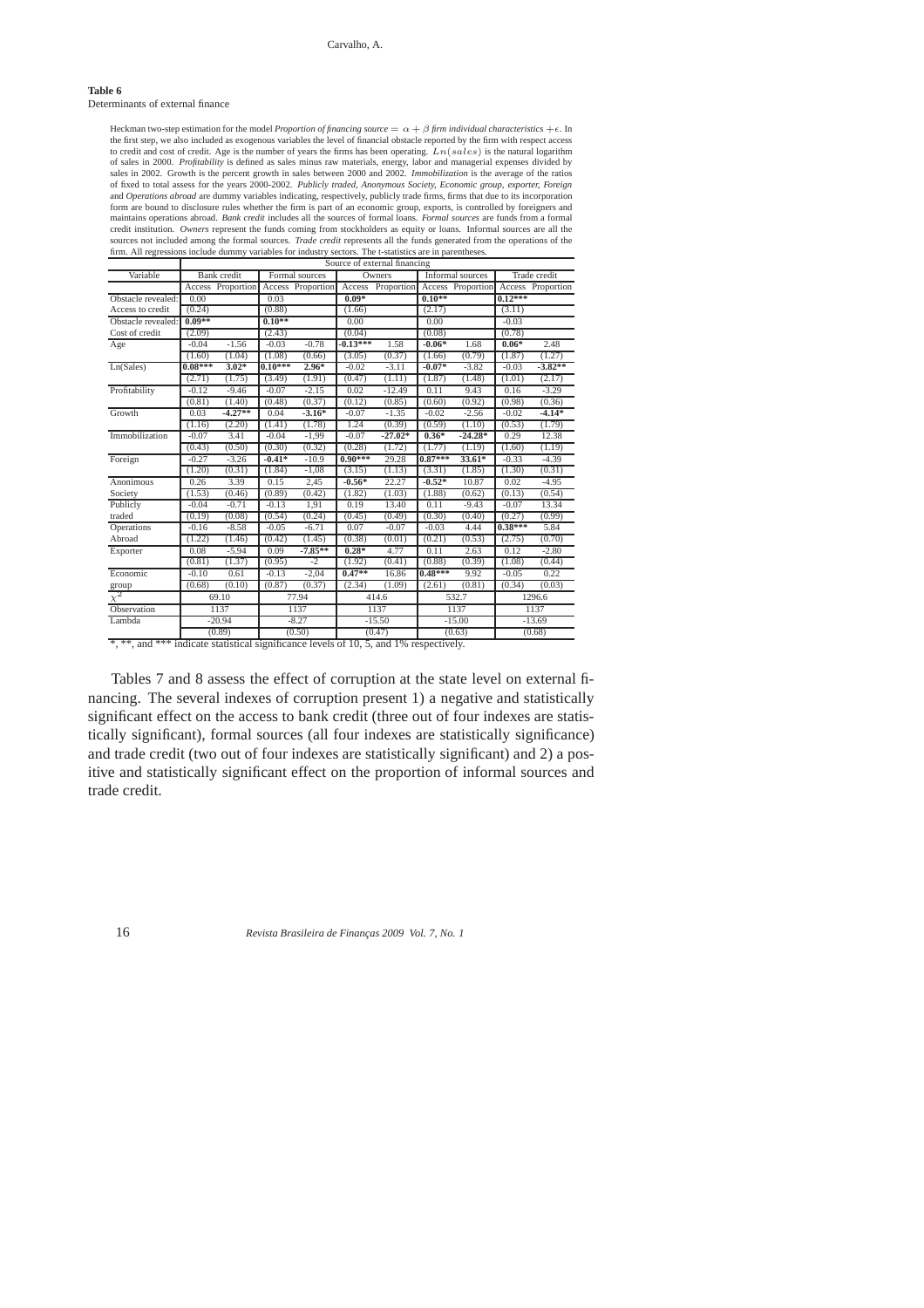When the corruption indexes are interacted with the size of the firms we observe that 1) the negative effect of corruption on the access to bank credit, formal sources and trade credit is more frequently felt by micro, small and medium firms. Moreover the magnitude of the effect tends to be greater for micro and small firms. Corruption never presents statistically significant impact on large firms; and 2) the positive effect of corruption on the proportion of trade credit is felt by all size of firms. There is not a clear pattern on how corruption differently affects the proportion of informal sources for small and large firms.

Overall, corruption seems to have a negative effect on the access to bank credit, formal sources and trade credit, and this effect seems to be more severe on smallest firms. Corruption also seems to cause firms to use a higher proportion of trade credit and informal sources, even though one can not distinguish whether this effect is affected by the size of the firm.

#### **Table 7**

Effects of Institutional Development on External Finance – Corruption

Heckman two-step estimation for the model *Proportion of financing source* =  $\alpha + \beta$  *firm individual characteristics* + $\epsilon$ . In the first step, we also included as exogenous variables the level of financial obstacle reported by the firm with respect access<br>to credit and cost of credit. Age is the number of years the firms has been operating.  $Ln(sales)$ of sales in 2000. Profitability is defined as sales minus raw materials, energy, labor and managerial expenses divided by<br>sales in 2002. Growth is the percent growth in sales between 2000 and 2002. Immobilization is the av of fixed to total assess for the years 2000-2002. Publicly traded, Anonymous Society, Economic group, exporter, Foreign<br>and Operations abroad are dummy variables indicating, respectively, publicly trade firms, firms that d form are bound to disclosure rules whether the firm is part of an economic group, exports, is controlled by foreigners and maintains operations abroad. *Bank credit* includes all the sources of formal loans. *Formal sources* are funds from a formal credit institution. *Owners* represent the funds coming from stockholders as equity or loans. Informal sources are all the sources not included among the formal sources. *Trade credit* represents all the funds generated from the operations of the<br>firm. All regressions include dummy variables for industry sectors. The t-statistics are in parent Source of external financing

| Variable            |            | Bank credit       |            | Formal sources                                        |         | Owners  | $\sim$  | Informal sources |            | Trade credit |
|---------------------|------------|-------------------|------------|-------------------------------------------------------|---------|---------|---------|------------------|------------|--------------|
|                     |            | Access Proportion |            | Access Proportion Access Proportion Access Proportion |         |         |         |                  | Access     | Proportion   |
| Inspections         | $-0.52***$ | $-3.02$           | $-0.51***$ | $-3.08$                                               | $-0.16$ | 7.08    | $-0.25$ | 11.3             | $-0.31$    | $37.2***$    |
|                     | (2.93)     | (0.27)            | (2.89)     | (0.35)                                                | (0.59)  | (0.35)  | (1.08)  | (0.78)           | (1.61)     | (3.50)       |
| $\chi^2$            |            | 80.9              |            | 86.8                                                  |         | 396.1   |         | 515.4            |            | 1403.0       |
| Observation         |            | 1137              |            | 1137                                                  |         | 1137    |         | 1137             |            | 1137         |
| Lambda              |            | $-16.7$           |            | $-6.8$                                                |         | $-16.6$ |         | $-19.8$          |            | $-15.9$      |
|                     |            | (0.68)            |            | (0.40)                                                |         | (0.49)  |         | (0.78)           |            | (0.83)       |
| Government          | $-2.97$    | 58.1              | $-3.80*$   | 2.10                                                  | 0.98    | $-73.2$ | 2.30    | 74.7             | $-6.00***$ | 85.4         |
| Contracts           | (1.62)     | (0.71)            | (2.07)     | (0.03)                                                | (0.35)  | (0.41)  | (0.97)  | (0.53)           | (2.91)     | (0.67)       |
| $\overline{\chi^2}$ |            | 75.5              |            | 83.0                                                  |         | 409.3   |         | 588.1            |            | 1039.7       |
| Observation         |            | 1137              |            | 1137                                                  |         | 1137    |         | 1137             |            | 1137         |
| Lambda              |            | $-18.2$           |            | $-7.6$                                                |         | $-15.2$ |         | $-16.4$          |            | $-14.6$      |
|                     |            | (0.80)            |            | (0.47)                                                |         | (0.45)  |         | (0.65)           |            | (0.79)       |
| Tax issues          | $-1.27**$  | $45.5*$           | $-1.33***$ | 30.6                                                  | 0.74    | 2.85    | 0.36    | $64.7*$          | $-0.84$    | $66.6***$    |
|                     | (2.49)     | (1.68)            | (2.65)     | (1.32)                                                | (0.99)  | (0.06)  | (0.57)  | (1.94)           | (1.51)     | (2.30)       |
| $\chi^2$            |            | 87.1              |            | 91.3                                                  |         | 393.9   |         | 517.5            |            | 1378.9       |
| Observation         |            | 1137              |            | 1137                                                  |         | 1137    |         | 1137             |            | 1137         |
| Lambda              |            | $-14.5$           |            | $-5.2$                                                |         | $-16.5$ |         | $-21.4$          |            | $-11.5$      |
|                     |            | (0.66)            |            | (0.33)                                                |         | (0.48)  |         | (0.86)           |            | (0.62)       |
| General             | $-7.70***$ | 99.5              | $-8.12***$ | 47.0                                                  | 1.18    | 73.6    | 0.00    | 388.4**          | $-6.38**$  | 443.0***     |
|                     | (3.25)     | (0.67)            | (3.43)     | (0.39)                                                | (0.32)  | (0.23)  | (0.00)  | (2.04)           | (2.39)     | (2.93)       |
| $\overline{\chi}^2$ |            | 86.7              |            | 92.7                                                  |         | 393     |         | 516              |            | 1328         |
| observation         |            | 1137              |            | 1137                                                  |         | 1137    |         | 1137             |            | 1137         |
| Lambda              |            | $-15.2$           |            | $-5.7$                                                |         | $-16.0$ |         | $-21.3$          |            | $-0.60$      |
|                     |            | (0.67)            |            | (0.35)                                                |         | (0.47)  |         | (0.86)           |            | (1.14)       |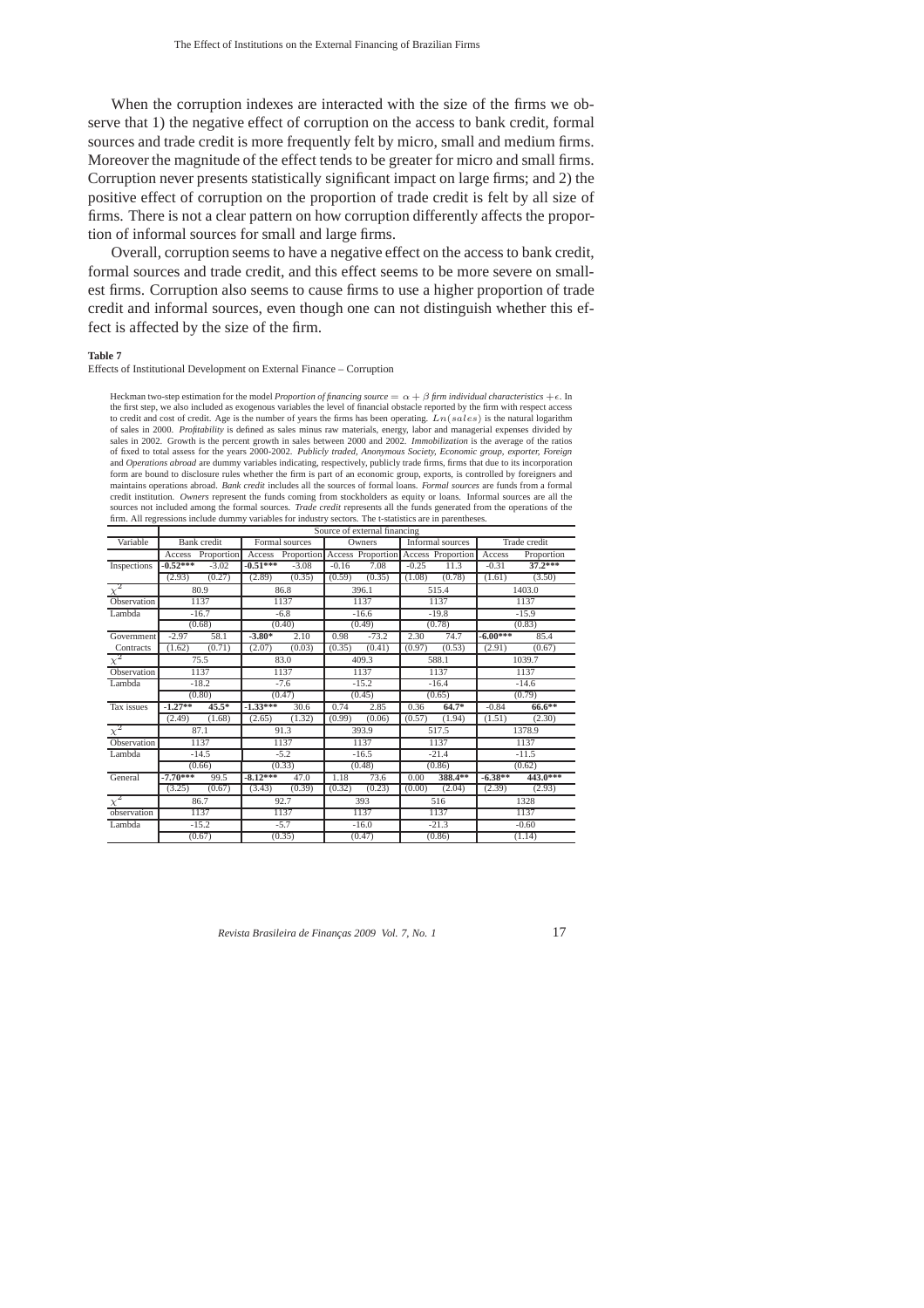# **Table 8**

Effects of institutional development on external financing – corruption and size

| Heckman two-step estimation for the model <i>Proportion of financing source</i> $= \alpha + \beta + \lambda$ <i>(interaction between state index and</i>                                                                                                                |
|-------------------------------------------------------------------------------------------------------------------------------------------------------------------------------------------------------------------------------------------------------------------------|
| firm size) $+\epsilon$ . In the first step, we also included as exogenous variables the level of financial obstacle reported by the firm with                                                                                                                           |
| respect access to credit and cost of credit. The controls are: the number of years the firms has been operating; the natural logarithm                                                                                                                                  |
| of sales in 2000; profitability defined as sales minus raw materials, energy, labor and managerial expenses divided by sales in 2002;                                                                                                                                   |
| the growth in sales between 2000 and 2002; the immobilization defined the average of the ratios of fixed to total assess for the<br>years 2000-2002; dummy variables indicating, respectively, publicly trade firms, firms that due to its incorporation form are bound |
| to disclosure rules whether the firm is part of an economic group, exports, is controlled by foreigners and maintains operations                                                                                                                                        |
| abroad. Micro firms have 19 employees or less; small, between 20 and 99; medium, between 100 and 499; and large, 500 or more.                                                                                                                                           |
| Bank credit includes all the sources of formal loans. Formal sources are funds from a formal credit institution. Owners represent                                                                                                                                       |
| the funds coming from stockholders as equity or loans. <i>Informal sources</i> are all the sources not included among the formal sources.                                                                                                                               |
| Trade credit represents all the funds generated from the operations of the firm. All regressions include dummy variables for industry                                                                                                                                   |
| sectors and the GDP per capita of the state where the firm is located. We report only the coefficient associated to the interaction                                                                                                                                     |
| between the institutional variable and firm size. These coefficients were multiplied by 100. The z-statistics are in parentheses.                                                                                                                                       |

| Variable                                                                               |            | Bank credit       |            | Formal sources                      |          | Owners   |          | Informal sources  |               | Trade credit   |
|----------------------------------------------------------------------------------------|------------|-------------------|------------|-------------------------------------|----------|----------|----------|-------------------|---------------|----------------|
|                                                                                        |            | Access Proportion |            | Access Proportion Access Proportion |          |          |          | Access Proportion | Access        | Proportion     |
| Inspections                                                                            |            |                   |            |                                     |          |          |          |                   |               |                |
| X micro                                                                                | $-0.71**$  | $-6.04$           | $-0.70**$  | $-10.3$                             | $-0.00$  | 9.85     | 0.17     | 5.36              | $-0.43$       | 4.31**         |
|                                                                                        | (2.31)     | (0.32)            | (2.30)     | (0.66)                              | (0.00)   | (0.37)   | (0.49)   | (0.30)            | (1.32)        | (2.52)         |
| X Small                                                                                | $-0.47**$  | $-1.41$           | $-0.48**$  | 0.57                                | $-0.19$  | 8.68     | $-0.37$  | 6.71              | $-0.26$       | 37.8***        |
|                                                                                        | (2.45)     | (0.13)            | (2.52)     | (0.06)                              | (0.62)   | (0.43)   | (1.46)   | (0.42)            | (1.21)        | (3.27)         |
| X Medium                                                                               | $-0.49**$  | $-5.16$           | $-0.39$    | $-7.93$                             | $-0.22$  | 14.0     | $-0.17$  | 13.1              | $-0.38$       | $30.0**$       |
|                                                                                        | (2.17)     | (0.41)            | (1.71)     | (0.87)                              | (0.62)   | (0.63)   | (0.57)   | (0.80)            | (1.47)        | (2.20)         |
| X Large                                                                                | $-0.25$    | $-5.73$           | $-0.27$    | $-2.33$                             | $-1.89$  | $-130.7$ | $-2.03$  | $-53.1$           | 0.20          | $35.3*$        |
|                                                                                        | (0.68)     | (0.38)            | (0.73)     | (0.17)                              | (1.74)   | (0.96)   | (1.82)   | (0.41)            | (0.51)        | (1.79)         |
| $\overline{\chi^2}$                                                                    |            | 81.9              |            | 89.2                                |          | 486.9    |          | 695.1             | 1294.0        |                |
| Observation                                                                            |            | 1137              |            | 1137                                |          | 1137     |          | 1137              | 1137          |                |
| Lambda                                                                                 |            | $-17.1$           |            | $-5.9$                              |          | $-8.3$   |          | $-15.9$           | $-17.8$       |                |
|                                                                                        |            | (0.69)            |            | (0.34)                              |          | (0.25)   |          | (0.64)            | (0.93)        |                |
| <b>Government Contracts</b>                                                            |            |                   |            |                                     |          |          |          |                   |               |                |
| X micro                                                                                | $-5.21***$ | 75.3              | $-5.45***$ | 3.58                                | 0.31     | 164.8    | 3.04     | 130.2             | $-5.64***$    | 157.4          |
|                                                                                        | (2.73)     | (0.60)            | (2.88)     | (0.04)                              | (0.11)   | (0.89)   | (1.26)   | (0.83)            | (2.75)        |                |
| X Small                                                                                |            | 20.1              | $-2.55$    | $-17.3$                             |          | 90.7     |          |                   | $-4.49**$     | (1.18)<br>72.3 |
|                                                                                        | $-2.21$    |                   |            |                                     | 0.24     |          | 1.95     | 60.5              |               |                |
|                                                                                        | (1.34)     | (0.27)            | (1.55)     | (0.26)                              | (0.09)   | (0.56)   | (0.89)   | (0.44)            | (2.46)        | (0.63)         |
| X medium                                                                               | $-1.15$    | 12.6              | $-1.30$    | $-36.3$                             | 1.06     | $-7.18$  | 2.22     | 3.08              | $-4.04**$     | $-6.13$        |
|                                                                                        | (0.67)     | (0.18)            | (0.76)     | (0.57)                              | (0.40)   | (0.04)   | (0.97)   | (0.02)            | (2.13)        | (0.06)         |
| X large                                                                                | 2.02       | $-47.3$           | 1.90       | $-32.9$                             | $-2.09$  | $-91.0$  | $-1.80$  | 21.0              | $-0.65$       | 2.75           |
|                                                                                        | (0.92)     | (0.54)            | (0.87)     | (0.43)                              | (0.58)   | (0.44)   | (0.54)   | (0.11)            | (0.28)        | (0.02)         |
| $\chi^2$                                                                               |            | 86.5              |            | 94.2                                |          | 414.8    |          | 713.8             |               | 892.5          |
| Observation                                                                            |            | 1137              |            | 1137                                |          | 1137     |          | 1137              |               | 1137           |
| Lambda                                                                                 |            | $-22.9$           |            | $-9.0$                              |          | $-18.2$  |          | $-24.66$          |               | $-16.9$        |
|                                                                                        |            | (0.92)            |            | (0.52)                              |          | (0.52)   |          | (0.91)            |               | (0.90)         |
| X micro                                                                                | $-2.81***$ | 99.2              | $-2.31**$  | 45.2                                | 1.58     | $-79.0$  | $2.25**$ | 46.2              | $-0.40$       | $-58.9$        |
|                                                                                        | (2.67)     | (1.53)            | (2.34)     | (0.93)                              | (1.14)   | (0.84)   | (2.17)   | (0.73)            | (0.42)        | (1.37)         |
| X Small                                                                                | $-0.92$    | $44.1*$           | $-1.03*$   | 31.3                                | 1.05     | 13.2     | 0.26     | $61.0*$           | $-0.65$       | $59.0*$        |
|                                                                                        | (1.60)     | (1.67)            | (1.80)     | (1.31)                              | (1.25)   | (0.23)   | (0.37)   | (1.70)            | (1.02)        | (1.81)         |
| X medium                                                                               | $-1.35*$   | 40.9              | $-1.41*$   | 22.9                                | $-0.54$  | 14.9     | $-1.04$  | 68.0              | $-1.71*$      | 75.7           |
|                                                                                        | (1.66)     | (1.07)            | (1.74)     | (0.68)                              | (0.40)   | (0.19)   | (0.86)   | (0.94)            | (1.78)        | (1.45)         |
| X large                                                                                | 0.20       | $-38.1$           | $-0.14$    | 4.78                                | $-6.22*$ | 110.8    | $-7.10*$ | 165.2             | $0.60$ 191.7* |                |
|                                                                                        | (0.10)     | (0.55)            | (0.07)     | (0.07)                              | (1.65)   | (0.44)   | (1.93)   | (0.71)            | (0.29)        | (1.80)         |
| $\overline{\chi^2}$                                                                    |            | 92.4              |            | 92.8                                |          | 521.5    |          | 765.5             |               | 1549.3         |
| Observation                                                                            |            | 1137              |            | 1137                                |          | 1137     |          | 1137              |               | 1137           |
| Lambda                                                                                 |            | $-15.7$           |            | $-5.3$                              |          | $-21.3$  |          | $-21.9$           |               | $-13.4$        |
|                                                                                        |            | (0.70)            |            | (0.33)                              |          | (0.60)   |          | (0.87)            |               | (0.73)         |
| General                                                                                |            |                   |            |                                     |          |          |          |                   |               |                |
| X micro                                                                                | $-12.6***$ | 175.9             | $-12.2***$ | 57.2                                | 2.16     | 224.1    | 4.32     | 358.8             | $-7.09**$     | 519.6***       |
|                                                                                        | (3.77)     | (0.67)            | (3.72)     | (0.29)                              | (0.44)   | (0.65)   | (1.11)   | (1.59)            | (2.02)        | (2.72)         |
| X small                                                                                | $-6.91***$ | 95.0              | $-7.16***$ | 55.2                                | 0.73     | 228.2    | $-0.42$  | 323.5*            | $-5.39**$     | 429.7***       |
|                                                                                        | (2.88)     | (0.66)            | (3.00)     | (0.47)                              | (0.20)   | (0.81)   | (0.14)   | (1.76)            | (2.01)        | (2.82)         |
| X medium                                                                               | $-6.04**$  | 69.2              | $-5.69**$  | $-4.87$                             | $-0.19$  | 140.6    | $-0.91$  | 303.4             | $-6.04**$     | $327.1*$       |
|                                                                                        | (2.24)     | (0.49)            | (2.11)     | (0.04)                              | (0.04)   | (0.48)   | (0.25)   | (1.40)            | (1.97)        | (1.94)         |
| X large                                                                                | $-0.76$    | $-39.0$           | $-0.97$    | 9.86                                | $-12.1$  | $-65.8$  | $-14.6*$ | 369.5             | 0.96          | 435.7*         |
|                                                                                        | (0.18)     | (0.25)            | (0.23)     | (0.07)                              | (1.47)   | (0.10)   | (1.83)   | (0.61)            | (0.21)        | (1.93)         |
| $\chi^2$                                                                               |            | 92.1              |            | 96.94                               |          | 504.2    |          | 772.7             |               | 1157.3         |
|                                                                                        |            |                   |            |                                     |          |          |          |                   |               |                |
| Observation                                                                            |            | 1137              |            | 1137                                |          | 1137     |          | 1137              |               | 1137           |
| Lambda                                                                                 |            | $-17.3$           |            | $-5.9$                              |          | $-14.83$ |          | $-21.8$           |               | $-14.3$        |
| *, **, and *** indicate statistical significance levels of 10, 5, and 1% respectively. |            | (0.72)            |            | (0.36)                              |          | (0.43)   |          | (0.87)            |               | (0.78)         |
|                                                                                        |            |                   |            |                                     |          |          |          |                   |               |                |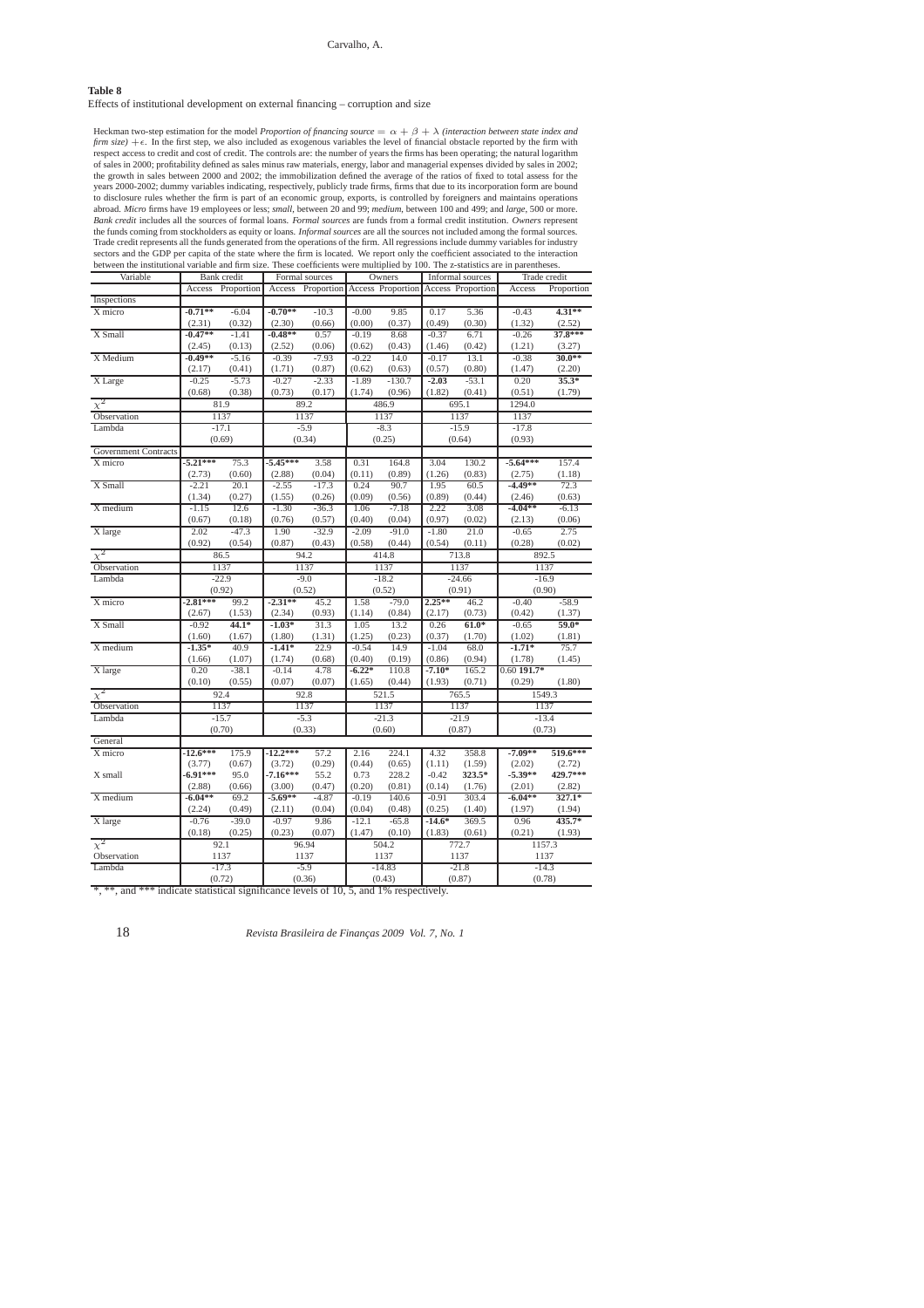Tables 9 and 10 present the effect of the inefficiency of the judicial system on the external financing of Brazilian firms. The effect is similar to that of corruption on the access to bank credit, formal sources and trade credit: all the coefficients are negative. However the results are not statistically significant for all indexes. Only the general and justice indexes present statistical significance. Judicial inefficiency also seems to make firms rely more intensively on funds from owners and informal sources: the general and cost indexes present statistical significance on the access to such sources. Finally the only external source of financing of which the proportion is affected by judicial inefficiency is trade credit: the indexes velocity and justice present positive sign that is statistically significant (the general index is also marginally significant).

When the indexes of the inefficiency of the judicial system are interacted with size (Table 10), one can see that smallest firms suffer the most in terms of access to bank credit and formal sources. The sign of the interactions with micro and small dummies are always negative, even though only the criteria of justice and cost present statistical significance. Apparently medium and large firms do not suffer this negative impact (in some cases the coefficient is even positive and statistically significant for these firms). Judicial inefficiency makes small firms relay more intensively on funds coming from owners and informal sources than large firms.

Overall, the effect of the inefficiency of the judicial system is very similar to that of corruption: negative effect on the access to bank credit, formal sources and trade credit. This effect seems to be more severe on smallest firms. It also seems to cause firms to rely more on funds from owners and informal sources. This last effect is stronger on smallest firms.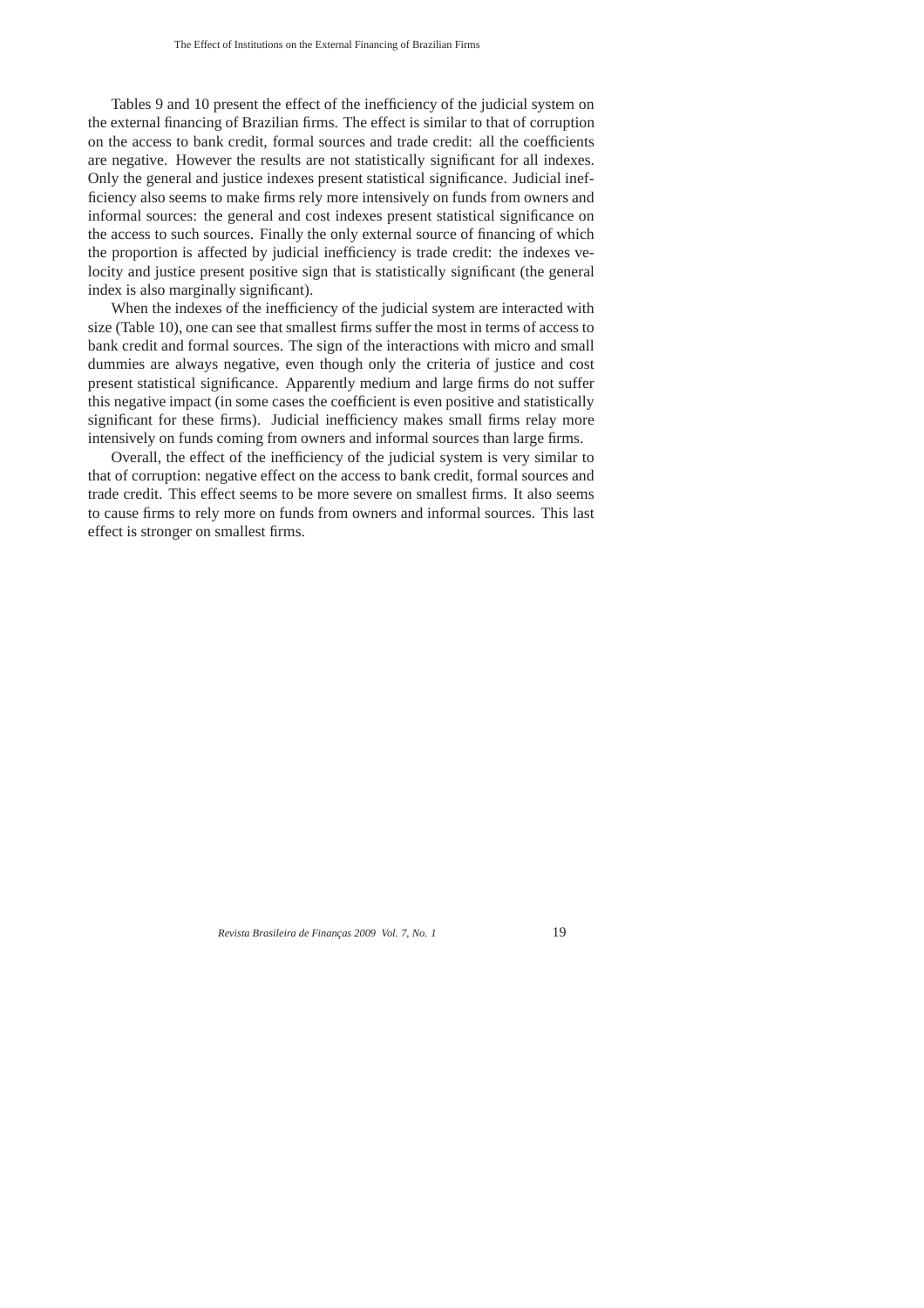## Carvalho, A.

### **Table 9**

Effects of institutional development on external finance – Inefficiency of judicial system

Heckman two-step estimation for the model *Proportion of financing source* =  $\alpha + \beta + \lambda$  *(interaction between state*) index and firm size)  $+\epsilon$ . In the first step, we also included as exogenous variables the level of financial obstacle reported<br>by the firm with respect access to credit and cost of credit. The controls are: the number of publicly trade firms, firms that due to its incorporation form are bound to disclosure rules whether the firm is part of an<br>economic group, exports, is controlled by foreigners and maintains operations abroad. Micro firms or less; small, between 20 and 99; medium, between 100 and 499; and large, 500 or more. Bank credit includes all the<br>sources of formal loans. Formal sources are funds from a formal credit institution. Owners represent the from stockholders as equity or loans. *Informal sources* are all the sources not included among the formal sources. Trade<br>credit represents all the funds generated from the operations of the firm. All regressions include d to the interaction between the institutional variable and firm size. These coefficients were multiplied by 100. The z-statistics are in parentheses.

| Variable    |           | <b>Bank</b> credit |           | Formal sources    |           | Owners            |           | Informal sources  |          | Trade credit      |
|-------------|-----------|--------------------|-----------|-------------------|-----------|-------------------|-----------|-------------------|----------|-------------------|
|             |           | Access Proportion  |           | Access Proportion |           | Access Proportion |           | Access Proportion |          | Access Proportion |
| Costs       | $-0.41$   | 16.04              | $-0.44$   | $-4.39$           | $1.57***$ | 30.82             | $1.62***$ | 36.90             | $-0.51$  | $-1.47$           |
|             | (0.83)    | (0.73)             | (0.90)    | (0.22)            | (2.14)    | (0.48)            | (2.65)    | (0.79)            | (0.91)   | (0.05)            |
| $\chi^2$    |           | 71.8               |           | 78.7              |           | 581.8             |           | 798.7             |          | 1212.9            |
| Observation |           | 1137               |           | 1137              |           | 1137              |           | 1137              |          | 1137              |
| Lambda      |           | $-20.6$            |           | $-9.0$            |           | $-11.9$           |           | $-19.8$           |          | $-15.8$           |
|             |           | (0.89)             |           | (0.55)            |           | (0.34)            |           | (0.75)            |          | (0.83)            |
| Velocity    | $-0.26$   | $-10.65$           | $-0.69$   | 6.79              | 1.56      | 63.88             | 0.19      | 30.32             | $-1.14$  | $68.22*$          |
|             | (0.40)    | (0.39)             | (1.07)    | (0.26)            | (1.55)    | (0.89)            | (0.24)    | (0.74)            | (1.56)   | (1.70)            |
| $\chi^2$    |           | 70.7               |           | 79.2              |           | 666.5             |           | 556.9             |          | 909.3             |
| Observation |           | 1137               |           | 1137              |           | 1137              |           | 1137              |          | 1137              |
| Lambda      |           | $-20.4$            |           | $-8.5$            |           | $-34.4$           |           | $-19.6$           |          | $-13.6$           |
|             |           | (0.87)             |           | (0.52)            |           | (0.96)            |           | (0.79)            |          | (0.71)            |
| Justice     | $-1.44**$ | $-39.56$           | $-1.53**$ | $-33.80$          | 0.92      | $-18.55$          | 0.71      | $-25.1$           | $-0.81$  | 69.89*            |
|             | (2.11)    | (1.08)             | (2.24)    | (1.10)            | (0.93)    | (0.29)            | (0.84)    | (0.56)            | (1.06)   | (1.86)            |
| $\chi^2$    |           | 78.1               |           | 84.5              |           | 452.2             |           | 586.3             |          | 1225.2            |
| Observation |           | 1137               |           | 1137              |           | 1137              |           | 1137              |          | 1137              |
| Lambda      |           | $-17.5$            |           | $-7.1$            |           | $-12.9$           |           | $-17.2$           |          | $-14.9$           |
|             |           | (0.73)             |           | (0.42)            |           | (0.39)            |           | (0.71)            |          | (0.77)            |
| General     | $-1.72*$  | $-11.99$           | $-219**$  | $-18.99$          | 4.04***   | 77.58             | $2.99**$  | 50.0              | $-2.04*$ | 94.81             |
|             | (1.69)    | (0.25)             | (2.16)    | (0.44)            | (2.65)    | (0.56)            | (2.31)    | (0.56)            | (1.78)   | (1.61)            |
| $\chi^2$    |           | 73.4               |           | 82.5              |           | 972.9             |           | 1112.2            |          | 802.3             |
| Observation |           | 1137               |           | 1137              |           | 1137              |           | 1137              |          | 1137              |
| Lambda      |           | $-21.1$            |           | $-9.9$            |           | $-15.0$           |           | $-21.4$           |          | $-12.4$           |
|             |           | (0.90)             |           | (0.60)            |           | (0.45)            |           | (0.85)            |          | (0.66)            |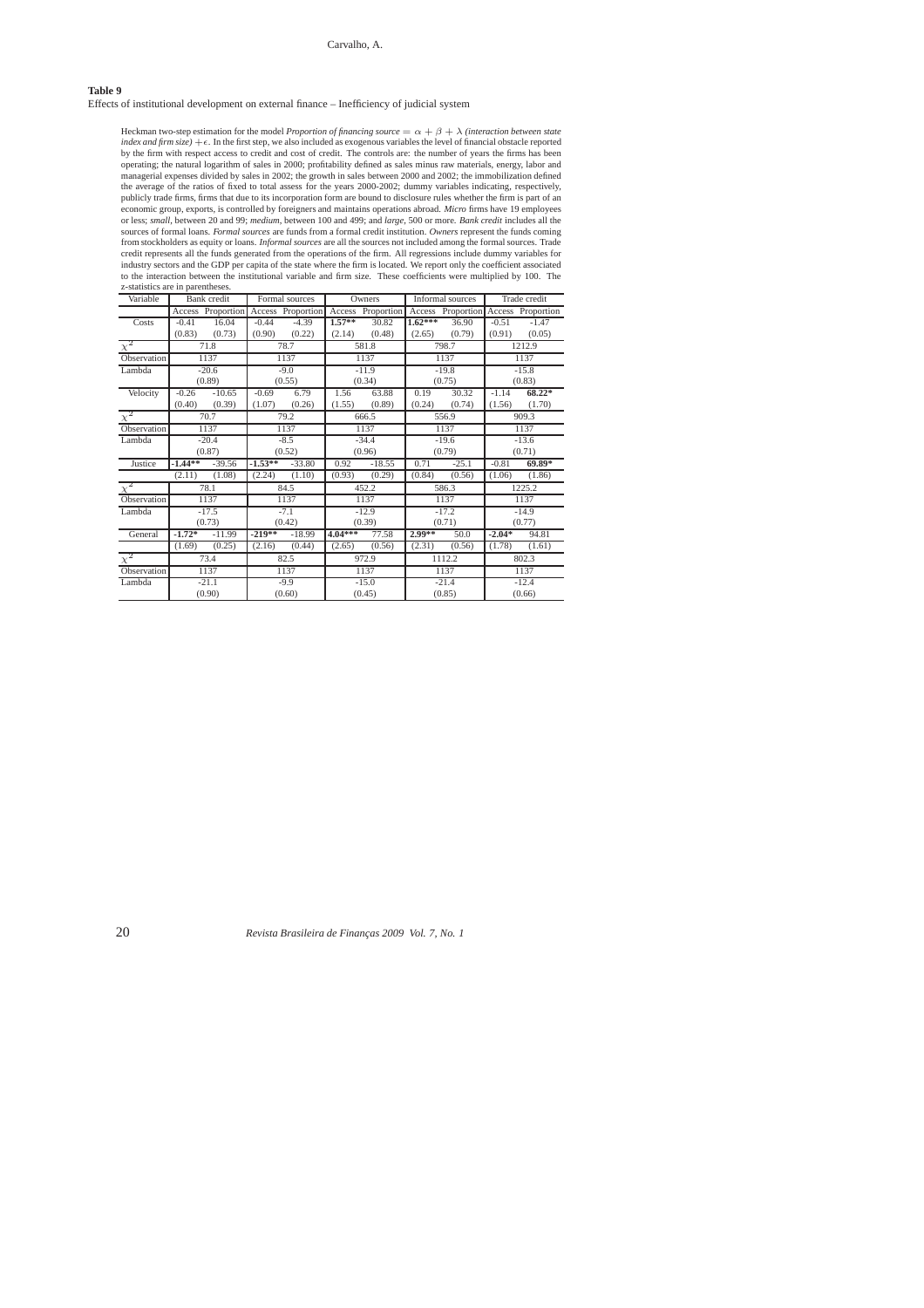### **Table 10**

Effects of institutional development on external finance – Inefficiency of judicial system and size

Heckman two-step estimation for the model *Proportion of financing source*  $=\alpha + \beta$  *firm individual characteristics*  $+\gamma$ <br>*Institutional factors*  $+ \epsilon$ . In the first step, we also included as exogenous variables the level is the natural logarithm of sales in 2002. *Profitability* is defined as sales minus raw materials, energy, labor and managerial expresses divided by sales 12 2000. *Growth* is the percent growth in sales between 2000 and sources are all the sources not included among the formal sources. Trade credit represents all the funds generated from<br>the operations of the firm. All regressions include dummy variables for industry sectors and the GDP p state where the firm is located. We report only the coefficient associated to the institutional variable. The z-statistics are in parentheses.

|                                                                                        | Source of external financing |                    |            |                    |                   |                              |          |                    |         |                    |  |
|----------------------------------------------------------------------------------------|------------------------------|--------------------|------------|--------------------|-------------------|------------------------------|----------|--------------------|---------|--------------------|--|
| Variable                                                                               |                              | Bank credit        |            | Formal sources     |                   | Owners                       |          | Informal sources   |         | Trade credit       |  |
|                                                                                        | Access                       | Proportion         | Access     |                    |                   | Proportion Access Proportion | Access   | Proportion         | Access  | Proportion         |  |
| General                                                                                |                              |                    |            |                    |                   |                              |          |                    |         |                    |  |
| X micro                                                                                | $-0.94$                      | $-20.95$           | $-0.90$    | $-22.62$           | 1.58              | 62.69                        | $1.76*$  | 14.88              | $-0.81$ | 48.45              |  |
|                                                                                        | (1.50)                       | (0.64)             | (1.44)     | (0.81)             | (1.39)            | (0.86)                       | (1.82)   | (0.24)             | (1.20)  | (1.24)             |  |
| X small                                                                                | $-0.39$                      | $-31.24$           | 0.02       | $-26.49$           | 1.44              | 45.24                        | 1.37     | 5.52               | $-0.48$ | 27.30              |  |
|                                                                                        | (0.66)                       | (1.18)             | (0.81)     | (1.10)             | (1.29)            | (0.62)                       | (1.45)   | (0.09)             | (0.76)  | (0.76)             |  |
| X medium                                                                               | $-0.19$                      | $-28.44$           | $0.10**$   | $-27.59$           | 1.53              | 30.25                        | 1.35     | $-2.26$            | $-0.48$ | 12.22              |  |
|                                                                                        | (0.32)                       | (1.09)             | (2.34)     | (1.15)             | (1.34)            | (0.40)                       | (1.40)   | (0.04)             | (0.74)  | (0.34)             |  |
| X large                                                                                | 0.53                         | $-39.23$           | $-0.35$    | $-25.52$           | 0.81              | 10.43                        | 0.43     | 6.83               | 0.19    | 14.23              |  |
|                                                                                        | (0.76)                       | (1.32)             | (0.60)     | (0.95)             | (0.64)            | (0.14)                       | (0.39)   | (0.11)             | (0.27)  | (0.36)             |  |
| $\overline{\chi^2}$                                                                    |                              | 81.9               |            | 90.0               |                   | 646.6                        |          | 1011.9             |         | 945.1              |  |
| Observation                                                                            |                              | 1137               |            | 1137               |                   | 1137                         |          | 1137               |         | 1137               |  |
| Lambda                                                                                 |                              | $-25.3$            |            | $-9.5$             |                   | $-16.0$                      |          | $-25.6$            |         | $-16.9$            |  |
|                                                                                        |                              | (1.00)             |            | (0.55)             |                   | (0.46)                       |          | (0.97)             |         | (0.88)             |  |
| Costs                                                                                  |                              |                    |            |                    |                   |                              |          |                    |         |                    |  |
| X micro                                                                                | $-0.86*$                     | 7.36               | $-0.80$    | $-10.01$           | $1.41**$          | 51.31                        | 1.83***  | 27.84              | $-0.72$ | 14.80              |  |
|                                                                                        | (1.73)                       | (0.27)             | (1.62)     | (0.44)             | (1.88)            | (0.84)                       | (2.95)   | (0.54)             | (1.31)  | (0.47)             |  |
| X small                                                                                | $-0.22$                      | $-4.69$            | $-0.16$    | $-15.07$           | $1.24**$          | 30.69                        | $1.39**$ | 17.65              | $-0.35$ | $-6.90$            |  |
|                                                                                        | (0.51)                       | (0.24)             | (0.37)     | (0.84)             | (1.77)            | (0.51)                       | (2.38)   | (0.37)             | (0.71)  | (0.25)             |  |
| X medium                                                                               | 0.04                         | 2.36               | 0.09       | $-11.74$           | 1.34**            | 16.84                        | $1.32**$ | 8.51               | $-0.39$ | $-21.46$           |  |
|                                                                                        | (0.09)                       | (0.12)             | (0.19)     | (0.64)             | (1.80)            | (0.26)                       | (2.08)   | (0.17)             | (0.75)  | (0.74)             |  |
| X large                                                                                | 0.96                         | $-6.90$            | $1.10*$    | $-5.89$            | 0.73              | $-5.59$                      | 0.48     | 12.93              | 0.31    | $-18.00$           |  |
|                                                                                        | (1.52)                       | (0.24)             | (1.73)     | (0.24)             | (0.76)            | (0.10)                       | (0.55)   | (0.27)             | (0.47)  | (0.51)             |  |
| $\overline{\chi^2}$                                                                    |                              | 81.6               |            | 89.5               |                   | 602.2                        |          | 984.4              |         | 1034.2             |  |
| Observation                                                                            |                              | 1137               |            | 1137               |                   | 1137                         |          | 1137               |         | 1137               |  |
| Lambda                                                                                 |                              | $-23.5$            |            | $-9.0$             |                   | $-14.2$                      |          | $-25.58$           |         | $-16.5$            |  |
|                                                                                        |                              | (0.94)             |            | (0.52)             |                   | (0.40)                       |          | (0.93)             |         | (0.86)             |  |
| Velocity                                                                               |                              |                    |            |                    |                   |                              |          |                    |         |                    |  |
| X micro                                                                                | $-0.31$                      | $-12.34$           | $-0.32$    | $-5.23$            | 0.35              | 49.29                        | 0.29     | 13.97              | $-0.38$ | 30.62              |  |
|                                                                                        | (0.81)                       | (0.68)             | (0.84)     | (0.32)             | (0.58)            | (1.49)                       | (0.59)   | (0.48)             | (0.92)  | (1.23)             |  |
| X small                                                                                | 0.01                         | $-18.47$           | $-0.00$    | $-7.37$            | 0.27              | 39.42                        | 0.06     | 8.56               | $-0.19$ | 18.08              |  |
|                                                                                        | (0.03)                       | (1.15)             | (0.00)     | (0.50)             | (0.47)            | (1.21)                       | (0.13)   | (0.31)             | (0.50)  | (0.79)             |  |
| $X$ medium                                                                             | 0.10                         | $-17.65$           | 0.10       | $-9.14$            | 0.33              | 26.59                        | 0.07     | 2.88               | $-0.17$ | 8.15               |  |
|                                                                                        | (0.28)                       | (1.09)             | (0.29)     | (0.62)             | (0.56)            | (0.81)                       | (0.15)   | (0.10)             | (0.44)  | (0.36)             |  |
| X large                                                                                | 0.50                         | $-24.25$           | 0.54       | $-8.38$            | $-0.13$           | 15.15                        | $-0.50$  | 8.42               | 0.24    | 8.79               |  |
|                                                                                        | (1.22)                       | (1.25)             | (1.31)     | (0.50)             | (0.20)            | (0.37)                       | (0.84)   | (0.22)             | (0.56)  | (0.36)             |  |
| $\overline{\chi^2}$                                                                    |                              | 80.7               |            | 88.5               |                   | 503.5                        |          | 721.94             |         | 985.9              |  |
|                                                                                        |                              | 1137               |            | 1137               |                   | 1137                         |          | 1137               |         | 1137               |  |
| Observation<br>Lambda                                                                  |                              | $-25.1$            |            | $-8.8$             |                   | $-20.6$                      |          | $-26.3$            |         | $-17.5$            |  |
|                                                                                        |                              | (0.98)             |            | (0.51)             |                   | (0.61)                       |          | (1.01)             |         | (0.90)             |  |
| Justice                                                                                |                              |                    |            |                    |                   |                              |          |                    |         |                    |  |
| X micro                                                                                | $-2.13***$                   | $-30.64$           | $-2.11***$ | $-30.70$           | 0.93              | 29.68                        | 1.25     | $-16.48$           | $-1.19$ | 102.43             |  |
|                                                                                        | (2.79)                       | (0.58)             | (2.78)     |                    | (0.86)            | (0.43)                       | (1.36)   | (0.32)             | (1.41)  | (0.92)             |  |
| X small                                                                                | $-1.06*$                     | $-44.56$           | $-1.04$    | (0.73)<br>$-35.22$ | 0.60              | $-15.37$                     | 0.54     | $-37.76$           | $-0.51$ | 53.28              |  |
|                                                                                        | (1.65)                       | (1.37)             | (1.63)     | (1.30)             | (0.63)            | (0.25)                       | (0.67)   | (0.83)             | (0.72)  | (0.88)             |  |
| X medium                                                                               | $-0.70$                      | $-41.62$           | $-0.64$    | $-40.99$           | 0.81              | $-26.85$                     | 0.56     | $-39.84$           | $-0.64$ | 45.66              |  |
|                                                                                        | (0.98)                       |                    | (0.90)     |                    |                   |                              | (0.59)   |                    | (0.79)  |                    |  |
| X large                                                                                | 0.73                         | (1.33)             | 0.88       | (1.53)<br>$-39.72$ | (0.73)<br>$-1.04$ | (0.38)<br>$-83.10$           | $-1.68$  | (0.76)<br>$-40.24$ | 0.64    | (1.27)<br>$125.9*$ |  |
|                                                                                        | (0.72)                       | $-66.32$<br>(1.70) | (0.87)     | (1.14)             | (0.59)            | (0.71)                       | (1.02)   | (0.36)             | (0.59)  | (1.74)             |  |
|                                                                                        |                              |                    |            |                    |                   |                              |          |                    |         |                    |  |
| $\overline{x^2}$                                                                       |                              | 87.0               |            | 93.1               |                   | 503.9                        |          | 765.3              |         | 1043.5             |  |
| Observation                                                                            |                              | 1137               |            | 1137               |                   | 1137                         |          | 1137               |         | 1137               |  |
| Lambda                                                                                 |                              | $-21.9$            |            | $-8.0$             |                   | $-16.8$                      |          | $-23.6$            |         | $-17.8$            |  |
|                                                                                        |                              | (0.86)             |            | (0.46)             |                   | (0.49)                       |          | (0.92)             |         | (0.91)             |  |
| *, **, and *** indicate statistical significance levels of 10, 5, and 1% respectively. |                              |                    |            |                    |                   |                              |          |                    |         |                    |  |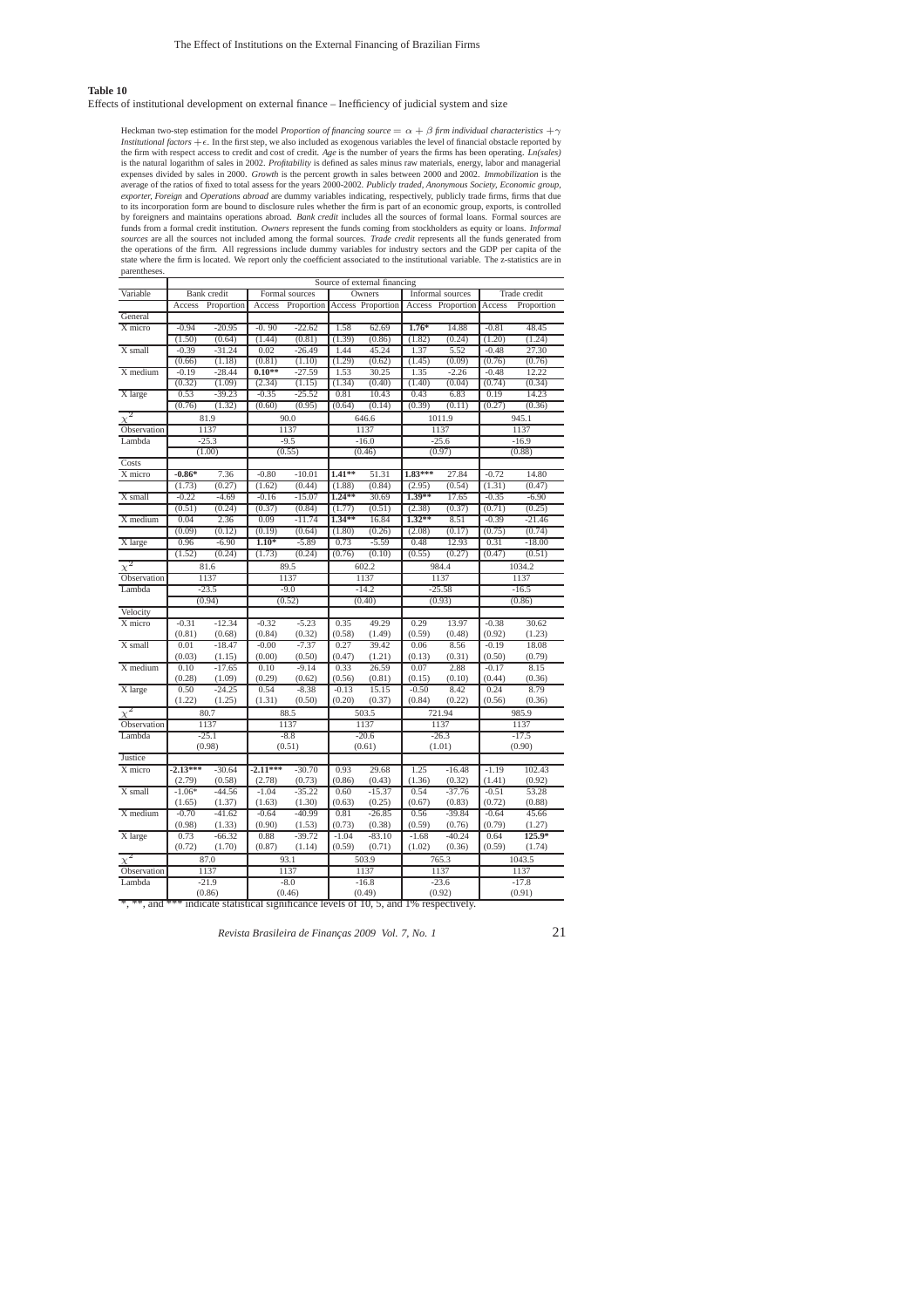The effect of financial development on external financing (Tables 11 and 12) is a clear picture: financial development increases the access to bank credit and formal sources of funds: all the three indexes present positive sign that is statistically significant at the one percent level. However, there is no effect on the proportion in which these sources contributes to the financing of investments. Financial development does not present any effect on the recourse to owners' funds, informal sources or trade credit. However, it reduces the proportion of informal sources and trade credit.

#### **Table 11**

Effects of institutional development on external finance – Financial development

Heckman two-step estimation for the model *Proportion of financing source* =  $\alpha + \beta$  *firm individual characteristics* + $\gamma$  *Institu tional factors*  $+\epsilon$ . In the first step, we also included as exogenous variables the level of financial obstacle reported by the firm with visition of the firm with respect access to credit and cost of credit Age is the 2000. Growth is the percent growth in sales between 2000 and 2002. Immobilization is the average of the ratios of fixed to total<br>assess for the years 2000-2002. Publicly traded, Anonymous Society, Economic group, exporter, are dummy variables indicating, respectively, publicly trade firms, firms that due to its incorporation form are bound to disclosure<br>rules whether the firm is part of an economic group, exports, is controlled by foreigners Trade credit represents all the funds generated from the operations of the firm. All regressions include dummy variables for industry<br>sectors and the GDP per capita of the state where the firm is located. We report only th variable. The z-statistics are in parentheses.

|                                 | Source of external financing |            |                |                                     |                              |         |                  |                   |              |                   |
|---------------------------------|------------------------------|------------|----------------|-------------------------------------|------------------------------|---------|------------------|-------------------|--------------|-------------------|
| Variable                        | Bank credit                  |            | Formal sources |                                     | Owners                       |         | Informal sources |                   | Trade credit |                   |
|                                 | Access                       | Proportion |                | Access Proportion Access Proportion |                              |         |                  | Access Proportion |              | Access Proportion |
| Branches-TO-GDP                 | $0.40***$                    | $-4.72$    | $0.34***$      | $-2.91$                             | 0.02                         | $-1.12$ | 0.09             | $-9.92$           | 0.02         | $-20.83***$       |
|                                 | (3.67)                       | (0.61)     | (3.16)         | (0.53)                              | (0.14)                       | (0.13)  | (0.68)           | (1.36)            | (0.19)       | (3.43)            |
|                                 | 90.0                         |            | 91.7           |                                     | 400.6                        |         | 578.3            |                   | 1415.4       |                   |
| Observation                     | 1137                         |            | 1137           |                                     | 1137                         |         | 1137             |                   | 1137         |                   |
| Lambda                          | $-15.7$                      |            | $-5.25$        |                                     | $-15.9$                      |         | $-23.9$          |                   | $-14.9$      |                   |
|                                 |                              | (0.67)     | (0.32)         |                                     | (0.47)                       |         | (0.93)           |                   | (0.78)       |                   |
| Branches-TO-POP                 | $0.07***$                    | $-0.34$    | $0.06***$      | $-0.08$                             | $-0.01$                      | $-0.90$ | 0.00             | $-1.82*$          | 0.01         | $-3.45***$        |
|                                 | (4.46)                       | (0.27)     | (4.08)         | (0.09)                              | (0.62)                       | (0.61)  | (0.35)           | (1.69)            | (1.12)       | (3.86)            |
| $\chi^2$                        | 95.8                         |            | 97.4           |                                     | 169.3                        |         | 520.2            |                   | 1447.8       |                   |
| observation                     | 1137                         |            | 1137           |                                     | 1137                         |         | 1137             |                   | 1137         |                   |
| Lambda                          | $-15.1$                      |            | $-4.82$        |                                     | $-27.6$                      |         | $-27.1$          |                   | $-13.5$      |                   |
|                                 |                              | (0.63)     |                | (0.29)                              |                              | (1.07)  |                  | (1.04)            | (0.72)       |                   |
| <b>Branches Fore-Cast error</b> | $0.71***$                    | $-6.43$    | $0.63***$      | $-3.26$                             | 0.35                         | $-2.47$ | 0.17             | $-20.5*$          | 0.21         | $-33.9***$        |
|                                 | (4.41)                       | (0.49)     | (3.96)         | (0.36)                              | (0.15)                       | (0.18)  | (0.87)           | (1.78)            | (1.18)       | (3.74)            |
| $\chi^2$                        | 96.1                         |            | 97.1           |                                     | 398                          |         | 510              |                   | 1382         |                   |
| Observation                     | 1137                         |            | 1137           |                                     | 1137                         |         | 1137             |                   | 1137         |                   |
| Lambda                          | $-15.3$<br>(0.65)            |            | $-4.96$        |                                     | $-16.4$                      |         | $-25.6$          |                   | $-14.8$      |                   |
|                                 |                              |            | (0.30)         |                                     | (0.48)<br>$-2.410/$ $-2.221$ |         | (0.99)           |                   | (0.78)       |                   |

\*, \*\*, and \*\*\* indicate statistical significance levels of 10, 5, and 1% respectively.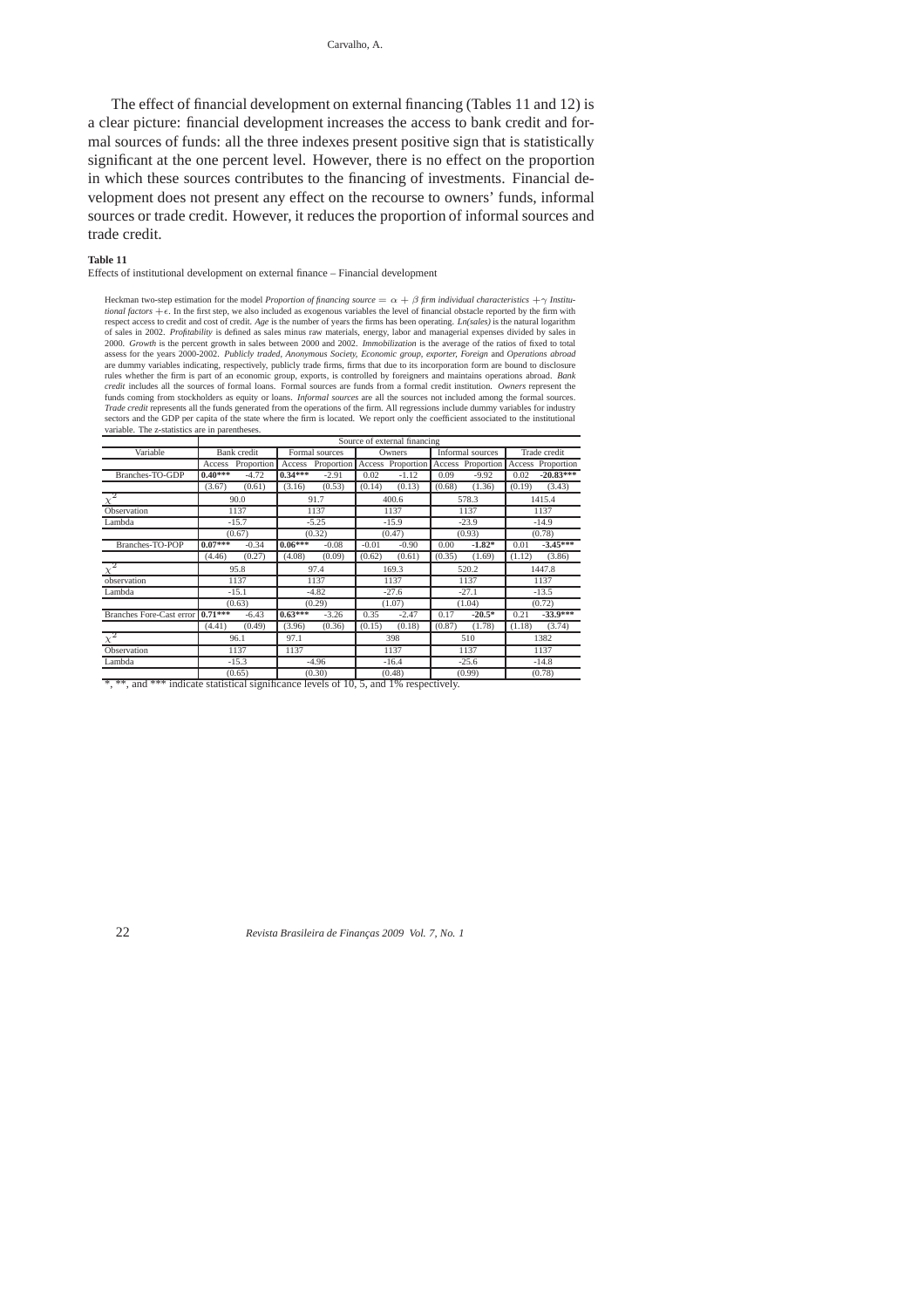## **Table 12**

### Effects of institutional development on external finance – Financial development

Heckman two-step estimation for the model *Proportion of financing source* =  $\alpha + \beta$  *firm individual characteristics* + γ *Institutional factors*  $+\epsilon$ . In the first step, we also included as exogenous variables the level of financial obstacle reported by the firm with respect<br>access to credit and cost of credit. Age is the number of years the firms has be indicating, respectively, publicly trade firms, firms that due to its incorporation form are bound to disclosure rules whether the firm is<br>part of an economic group, exports, is controlled by foreigners and maintains opera of formal loans. Formal sources are funds from a formal credit institution. Owners represent the funds coming from stockholders<br>as equity or loans. Informal sources are all the sources not included among the formal sources generated from the operations of the firm. All regressions include dummy variables for industry sectors and the GDP per capita of the<br>state where the firm is located. We report only the coefficient associated to the instit

| Variable                        | Bank credit |            | Formal sources |                                     | Owners  |          | Informal sources |                                 | Trade credit |             |
|---------------------------------|-------------|------------|----------------|-------------------------------------|---------|----------|------------------|---------------------------------|--------------|-------------|
|                                 | Access      | Proportion |                | Access Proportion Access Proportion |         |          |                  | <b>Access Proportion Access</b> |              | Proportion  |
| Branches-to-GDP                 |             |            |                |                                     |         |          |                  |                                 |              |             |
| X micro                         | 0.16        | $-5.30$    | 0.12           | $-3.64$                             | $-0.01$ | 10.62    | 0.11             | $-5.52$                         | $-0.08$      | $-11.15*$   |
|                                 | (1.46)      | (1.02)     | (1.16)         | (0.82)                              | (0.08)  | (1.15)   | (0.85)           | (0.66)                          | (0.69)       | (1.68)      |
| X small                         | $0.32***$   | $-7.70$    | $0.29***$      | $-4.65$                             | $-0.01$ | 2.47     | 0.08             | $-9.55$                         | 0.01         | $-16.49***$ |
|                                 | (3.25)      | (1.09)     | (2.99)         | (0.91)                              | (0.08)  | (0.30)   | (0.68)           | (1.28)                          | (0.13)       | (2.95)      |
| X medium                        | $0.37***$   | $-6.37$    | $0.35***$      | $-4.45$                             | 0.07    | $-2.89$  | 0.12             | $-12.49$                        | 0.03         | $-20.16***$ |
|                                 | (3.65)      | (0.82)     | (3.45)         | (0.80)                              | (0.48)  | (0.32)   | (0.95)           | (1.53)                          | (0.28)       | (3.63)      |
| X large                         | $0.55***$   | $-8.26$    | $0.55***$      | $-3.50$                             | $-0.03$ | $-10.68$ | $-0.03$          | $-11.63$                        | 0.19         | $-17.45***$ |
|                                 | (4.23)      | (0.80)     | (4.21)         | (0.47)                              | (0.18)  | (0.93)   | (0.19)           | (1.08)                          | (1.46)       | (2.58)      |
| $\chi^2$                        |             | 101.6      |                | 106.3                               |         | 366.2    |                  | 614.6                           | 1073.4       |             |
| Observation                     | 1137        |            | 1137           |                                     | 1137    |          | 1137             |                                 | 1137         |             |
| Lambda                          | $-18.6$     |            | $-5.9$         |                                     | $-19.7$ |          | $-32.9$          |                                 | $-15.0$      |             |
|                                 | (0.73)      |            | (0.34)         |                                     | (0.57)  |          | (1.17)           |                                 | (0.79)       |             |
| Branches-to-population          |             |            |                |                                     |         |          |                  |                                 |              |             |
| $\overline{X}$ micro            | $0.03***$   | $-0.53$    | $0.03***$      | $-0.28$                             | $-0.00$ | 1.45     | 0.01             | $-1.31$                         | 0.00         | $-2.62***$  |
|                                 | (2.23)      | (0.57)     | (2.05)         | (0.39)                              | (0.35)  | (1.02)   | (0.73)           | (1.06)                          | (0.26)       | (2.62)      |
| X small                         | $0.05***$   | $-0.82$    | $0.05***$      | $-0.33$                             | $-0.01$ | 0.37     | 0.00             | $-1.51$                         | 0.01         | $-3.10***$  |
|                                 | (4.01)      | (0.68)     | (3.84)         | (0.39)                              | (0.54)  | (0.31)   | (0.16)           | (1.51)                          | (1.24)       | (3.57)      |
| X medium                        | $0.06***$   | 0.57       | $0.06***$      | $-0.31$                             | $-0.00$ | $-0.17$  | 0.00             | $-1.57$                         | 0.01         | $-3.53***$  |
|                                 | (4.02)      | (0.46)     | (3.97)         | (0.35)                              | (0.21)  | (0.15)   | (0.37)           | (1.44)                          | (1.11)       | (4.09)      |
| X large                         | $0.07***$   | 0.67       | $0.07**$       | $-0.04$                             | $-0.03$ | $-1.43$  | $-0.02$          | $-0.99$                         | $0.04**$     | $-3.03***$  |
|                                 | (4.04)      | (0.44)     | (4.03)         | (0.04)                              | (0.98)  | (0.72)   | (0.91)           | (0.54)                          | (2.19)       | (2.69)      |
| $\chi^2$                        | 99.7        |            | 104.1          |                                     | 405.6   |          | 631.2            |                                 | 1554.8       |             |
| Observation                     | 1137        |            | 1137           |                                     | 1137    |          | 1137             |                                 | 1137         |             |
| Lambda                          | $-17.4$     |            | $-5.3$         |                                     | $-18.1$ |          | $-32.1$          |                                 | $-12.4$      |             |
|                                 |             | (0.68)     |                | (0.30)                              |         | (0.52)   |                  | (1.16)                          |              | (0.67)      |
| <b>Branches Fore-Cast error</b> |             |            |                |                                     |         |          |                  |                                 |              |             |
| X micro                         | 0.33        | $-6.52$    | $-0.11$        | $-6.54$                             | $-0.04$ | 85.8**   | $-0.32$          | 14.4                            | $-0.28$      | $-27.3$     |
|                                 | (0.09)      | (0.36)     | (0.30)         | (0.37)                              | (0.08)  | (2.64)   | (0.72)           | (0.54)                          | (0.70)       | (1.27)      |
| X small                         | $0.81***$   | $-21.0$    | $0.74***$      | $-14.1$                             | $-0.10$ | $-19.2$  | 0.28             | $-30.8**$                       | 0.35         | $-37.5***$  |
|                                 | (3.88)      | (1.27)     | (3.56)         | (1.19)                              | (0.33)  | (1.06)   | (1.10)           | (1.97)                          | (1.51)       | (2.85)      |
| X medium                        | $0.76***$   | 3.53       | $0.71**$       | 2.24                                | 0.40    | $-16.9$  | 0.42             | $-22.6$                         | 0.03         | $-45.3***$  |
|                                 | (2.65)      | (0.21)     | (2.47)         | (0.18)                              | (0.95)  | (0.63)   | (1.12)           | (0.94)                          | (0.09)       | (2.92)      |
| X large                         | $1.26**$    | $-0.51$    | 1.33**         | 12.4                                | 0.19    | $-76.8$  | 0.03             | $-42.7$                         | 0.83         | $-23.1$     |
|                                 | (2.31)      | (0.02)     | (2.37)         | (0.62)                              | (0.22)  | (1.40)   | (0.04)           | (0.77)                          | (1.50)       | (0.81)      |
| $\chi^2$                        | 103.8       |            | 106.37         |                                     | 375     |          | 482.6            |                                 | 1420         |             |
| observation                     | 1137        |            | 1137           |                                     | 1137    |          | 1137             |                                 | 1137         |             |
| Lambda                          | $-19.8$     |            | $-20.38$       |                                     | $-29.8$ |          | $-30.7$          |                                 | $-13.6$      |             |
| -20-20                          | (0.79)      |            | (1.01)         |                                     | (0.86)  |          | (1.09)           |                                 | (0.72)       |             |

\*, \*\*, and \*\*\* indicate statistical significance levels of 10, 5, and 1% respectively.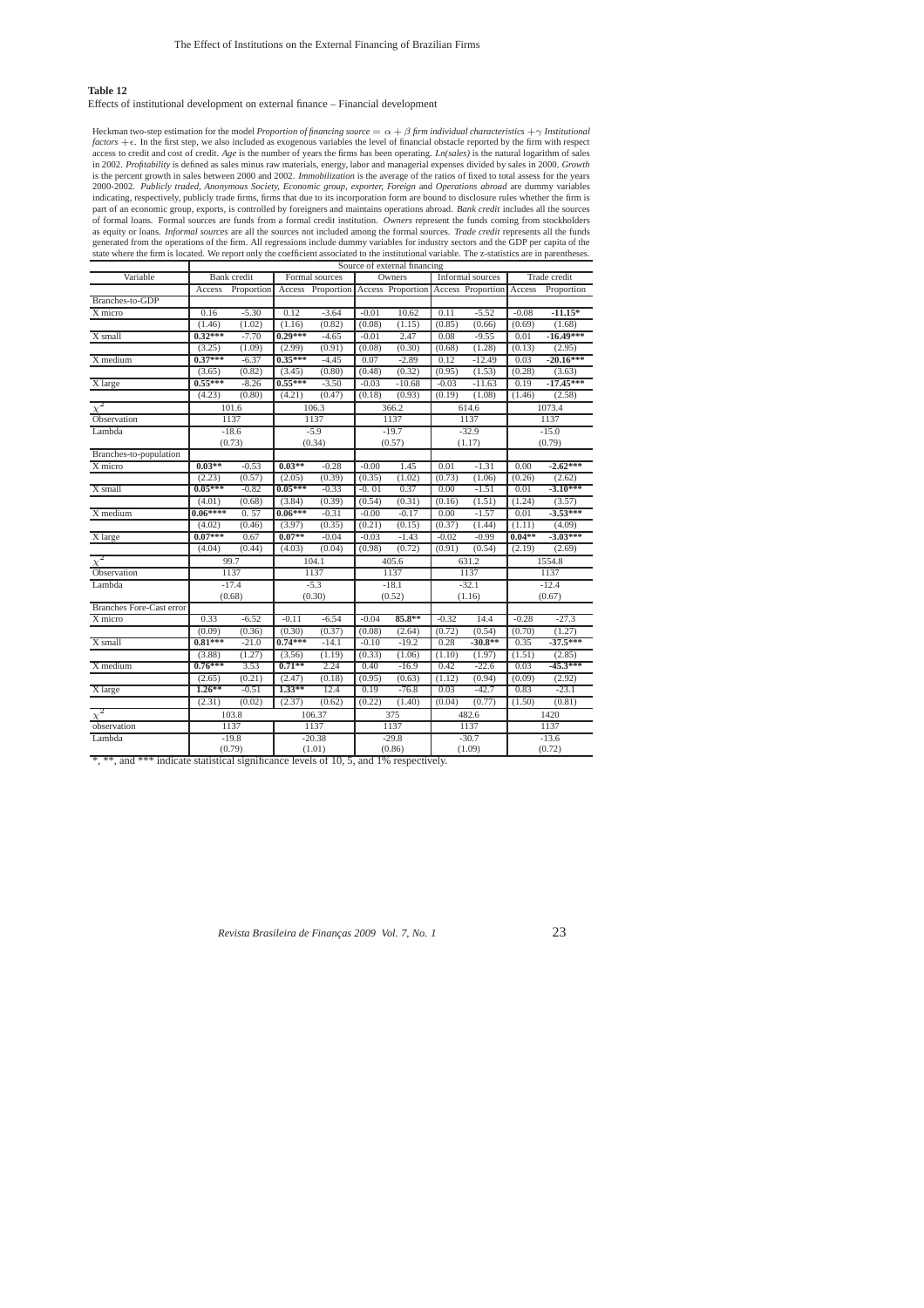There is also a clear picture on how financial development differently affects small and large firms: it improves the access to bank credit and formal sources for all sizes of firms. However, the effect is monotonic: large firms benefit the most. Financial development has no effect on the proportion of these sources of financing for any size of firm. The effect of financial development on reducing the proportion of trade credit is more pronounced for small and medium firm than it is for micro and large ones.

# **5. Conclusions**

This article investigates how institutional development at the state level can explain how Brazilian firms choose the external sources of financing for their new investments. It uses a cross-state approach based on the existing variation across Brazilian states in terms of corruption, inefficiency of the judicial system and financial development. Differently from traditional studies on capital structure, we consider sources of funds other than formal debt and equity finance. We also model the firm-level self-selection that occurs when accessing a particular source of financing.

Our results are based on a unique dataset, the *Investment Climate Survey* (ICS) of the Worldbank. This dataset was stratified to be representative across size (71.9% of the sample are firms with less than 100 employees); 13 federal states; and 9 industry sectors. By using such unique dataset we were able to test how institutional development affects the use of the distinct sources of external financing and how it differently affects small and large firms. This is only possible because out dataset is representative across size. This fills a gap because most studies on Brazilian corporate finance are based on datasets containing mostly medium and large firms.

With respect to the effects of firm's individual characteristics on the external financing we found that 1) the use of bank credit is affected only by size and growth; 2) the use of formal sources is conditioned by size, growth, foreign proprietorship and exportation activity; 3) financing by owners is influenced by age, immobilization, foreign control, form of incorporation, exportation activity and economic group. The proportion of financing from owners seems to be affected only by the degree of immobilization; 4) the use of informal source is less frequent for firm that are old, large and incorporated as anonymous society, and more frequent for those that have foreign control, belong to an economic group, and present high degree of immobilization. The proportion of informal sources decreases with immobilization and is larger for firms with foreign control; and 5) the use of trade credit is more frequent for old firms and those with operations abroad, while the proportion of this source of funds decreases with size and growth.

Considering the effect of institutional development on the external financing, our analysis indicated that 1) corruption has a negative effect on the access to bank credit, formal sources and trade credit, and that this effect is more severe on smallest firms. Corruption also seems to cause firms to use a higher proportion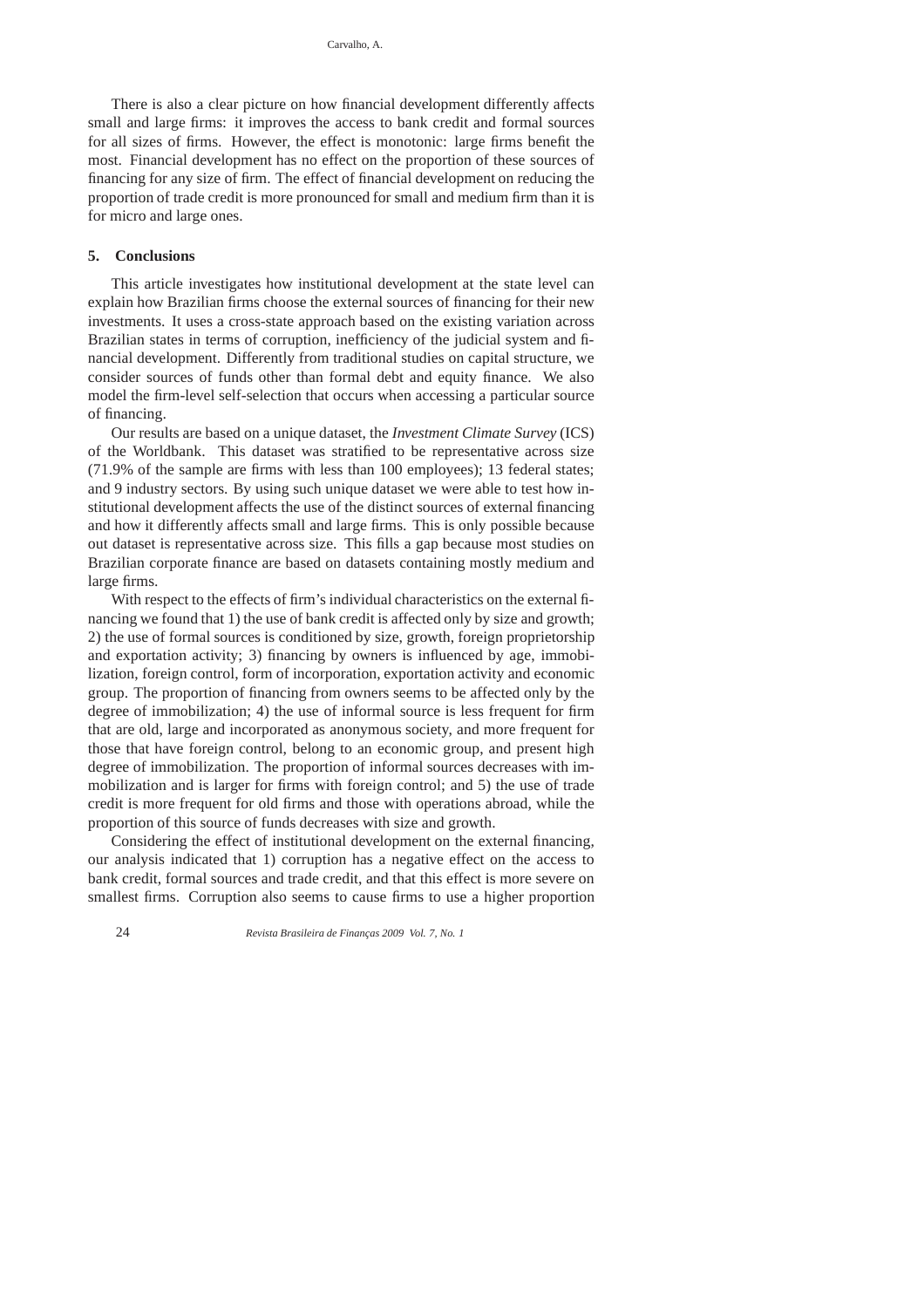of trade credit and informal sources, even though one can not distinguish whether this effect varies with the size of the firm; 2) the effect of the inefficiency of the judicial system is very similar to that of corruption: negative effect on the access to bank credit, formal sources and trade credit. This effect seems to be more severe on smallest firms. It also seems to cause firms to rely more on funds from owners and informal sources. This last effect is stronger on smallest firms; and 3) financial development increases the access to bank credit and formal sources of funds and reduces the proportion of informal sources and trade credit. Large firms benefit the most from the extended access to bank credit and formal sources. For all size of firms, financial development reduces the proportion of trade credit.

Our main results are that corruption and inefficiency of the judicial system have a negative impact on the access to bank credit and formal sources of funds. Financial development has a positive impact on the use of the same sources. Furthermore, this effect is more severe on smallest firms. These results suggest that low institutional development can foster financial repression making firms to rely more intensively on informal sources of funds or, otherwise, limit their investments. These results are in lines and help to explain De Carvalho (2008) that found that 1) shortcomings of institutional development, when measured in terms of corruption and inefficiency of the judicial system have a negative impact on firm growth. Financial development at the states level has a positive effect on growth and 2) that smallest firms are those who suffer the most with corruption and inefficiency of the judicial system and largest firms are the one that profit the most from financial development.

Overall our results indicate that improvement in institutions can be an important mechanism to alleviate financial repression. Furthermore, institutional underdevelopment has the perverse effect of promoting industrial concentration.

# **References**

- Barros, L. A. B. C. & Da Silveira, A. D. M. (2007). Overconfidence, managerial optimism and the determinants of capital structure. Working paper. Available at SSRN: http://ssrn.com/abstract=953273.
- Beck, T., Demirguc-Kunt, A., & Maksimovic, V. (2008). Financing patterns around the world: The role of institutions. *Journal of Financial Economics*, 90:467–487.
- Black, F. & Scholes, M. (1973). The pricing of options and corporate liabilities. *Journal of Political Economy*, 81:637–654.
- Booth, L., Aivazian, V., Demirguc-Kunt, A., & Maksimovic, V. (2001). Capital structure in developing countries. *Journal of Finance*, 56:87–130.
- Campello, M. (2003). Capital structure and product markets interactions: Evidence from business cycles. *Journal of Financial Economics*, 68:353–378.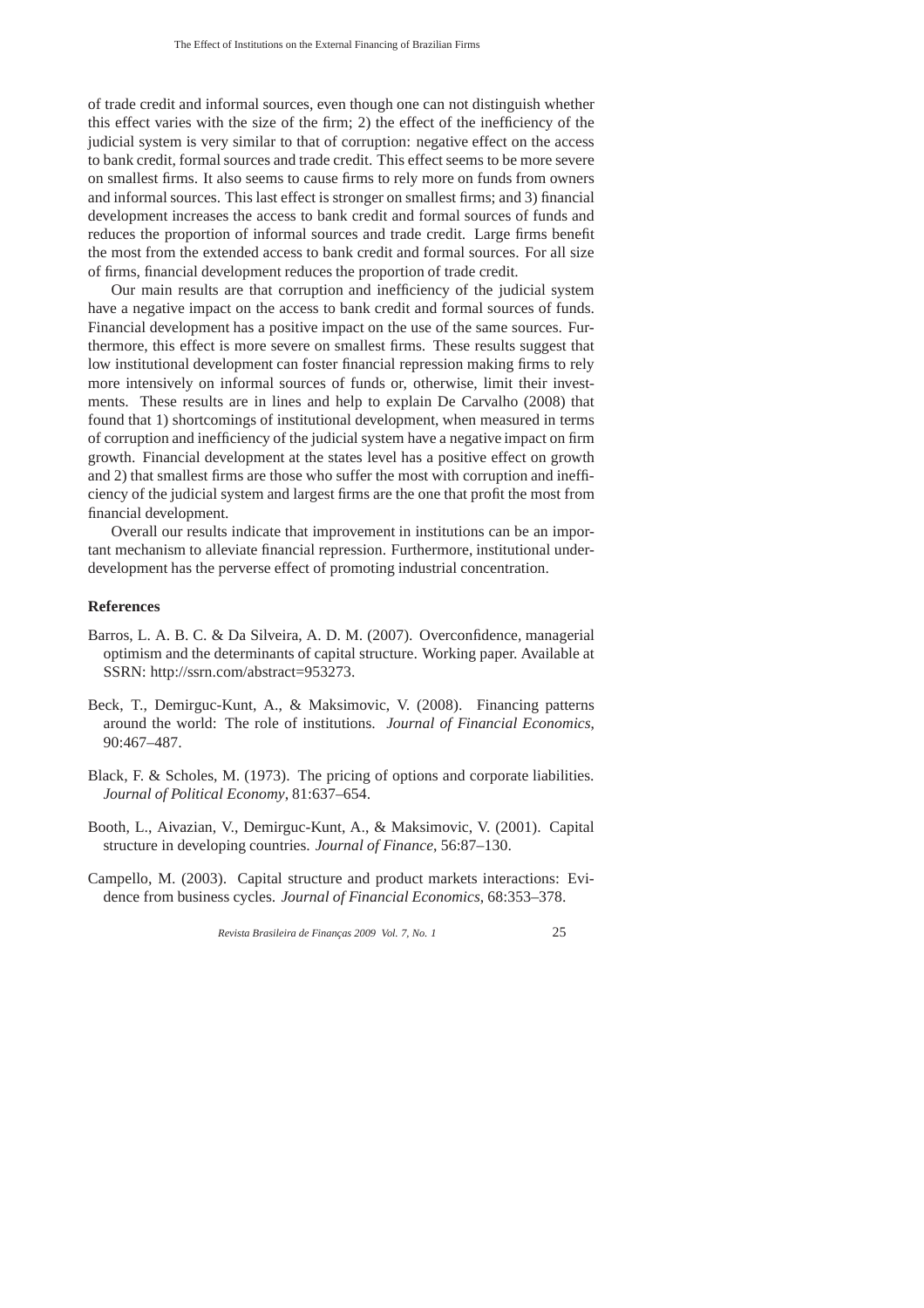- De Carvalho, A. G. (2008). The effect of institutional development on the growth of Brazilian firms. *Revista Brasileira de Economia*, 62:1–17.
- Demirgüç-Kunt, A. & Maksimovic, V. (1996). Stock market development and firm financing choices. *World Bank Economic Review*, 10:341–371.
- Demirgüç-Kunt, A. & Maksimovic, V. (1998). Law, finance, and firm growth. *Journal of Finance*, 53:2107–2137.
- Demirgüç-Kunt, A. & Maksimovic, V. (1999). Institutions, financial markets and firm debt maturity. *Journal of Financial Economics*, 54:295–336.
- Jensen, M. & Meckling, W. (1976). Theory of the firm: Managerial behavior, agency costs and ownership structure. *Journal of Financial Economics*, 3:305– 360.
- La Porta, R., Lopez-de Silanes, F., Shleifer, A., & Vishny, R. (1997). Legal determinants of external finance. *Journal of Finance*, 52:1131–1150.
- La Porta, R., Lopez-de Silanes, F., Shleifer, A., & Vishny, R. (1998). Law and finance. *Journal of Political Economy*, 106:1113–1155.
- Leal, R. P. C. & Da Silva, A. L. C. (2007). O financiamento externo no ciclo recente da economia brasileira. United Nations – CEPAL Working paper.
- Levy, A. Hennessy, C. (2007). Why does capital structure choice vary with macroeconomic conditions. *Journal of Monetary Economics*, 54:1545–1564.
- Love, I. (2003). Financial development and financing constraints: International evidence from the structural investment model. Word Bank Working Paper #2694.
- Miller, M. (1977). Debt and taxes. *Journal of Finance*, 32:261–276.
- Modigliani, F. & Miller, M. (1958). The cost of capital, corporate finance, and the theory of investment. *American Economic Review*, 48:261–297.
- Modigliani, F. & Miller, M. (1963). Corporate income taxes and the cost of capital: A correction. *American Economic Review*, 53:443–453.
- Myers, S. (2003). Financing of corporations. In Constantinides, G. M., Harris, M., & Stulz, R., editors, *Handbook of the Economics of Finance, Volume 1A: Corporate Finance*. Elzevier B. V.
- Myers, S. C. (1984). The capital structure puzzle. *Journal of Finance*, 39(3):575– 592.
- Myers, S. C. & Majluf, N. S. (1984). Corporate financing and investment decisions when firms have information that investors do not have. *Journal of Financial Economics*, 13(2):187–221.